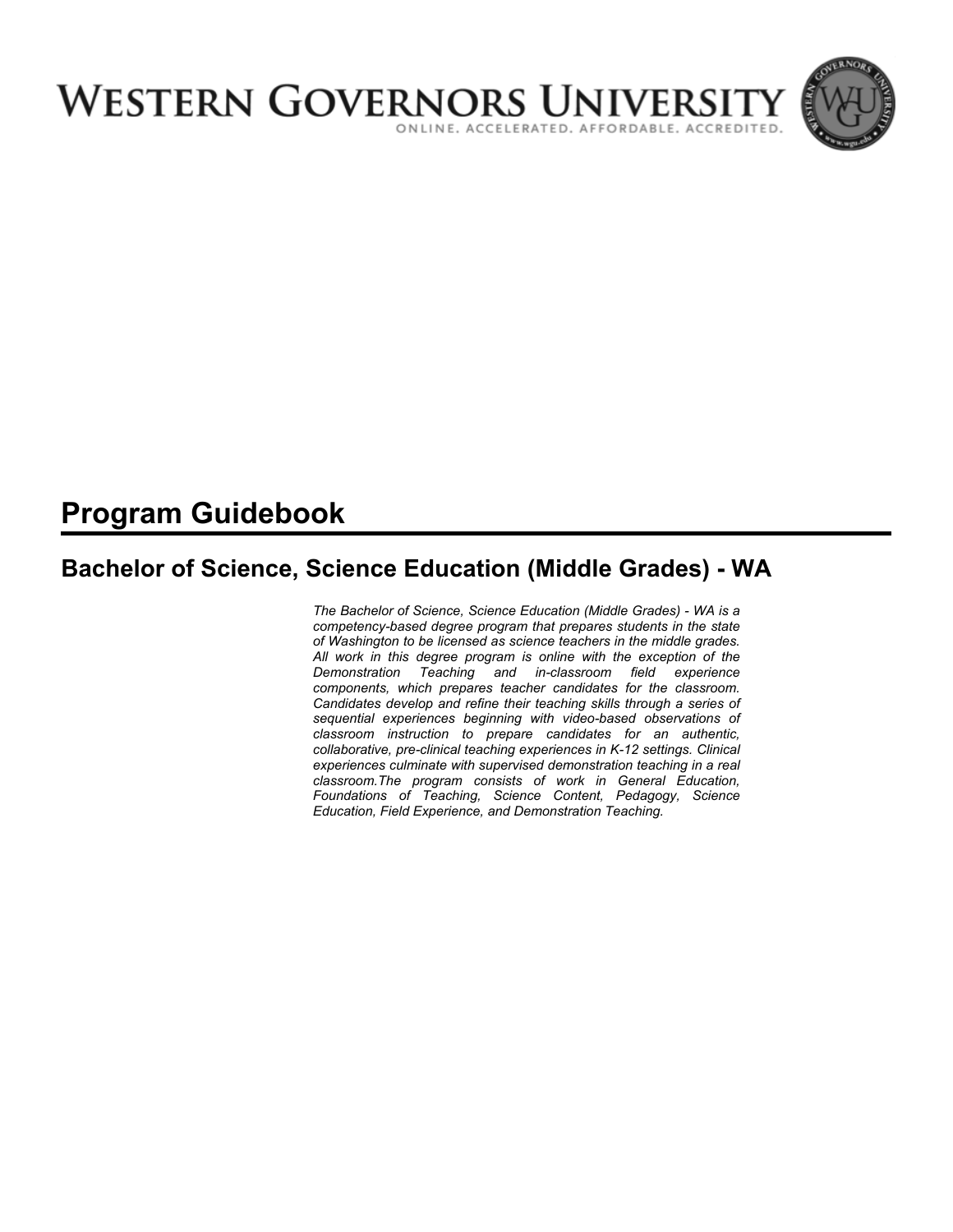# **Understanding the Competency-Based Approach**

Practically speaking, how do competency-based programs like those offered at Western Governors University (WGU) work? Unlike traditional universities, WGU does not award degrees based on completion of a certain number of credit hours or a certain set of required courses. Instead, you will earn your degree by demonstrating your skills, knowledge, and understanding of important concepts.

Progress through a degree program is governed not by the amount of time you spend in class but by your ability to demonstrate mastery of competencies as you complete required courses. Of course, you will need to engage in learning experiences as you review competencies or develop knowledge and skills in areas in which you may be weak. To help you acquire the knowledge and skills you need to complete your courses and program, WGU provides a rich array of learning resources. Your program mentor will work closely with you to help you understand the competencies required for your program and to help you create a schedule for completing your courses. You will also work closely with course instructors as you engage in each of your courses. As subject matter experts, course instructors will guide you through the content you must master to pass the course assessments.

The benefit of this competency-based system is that enables students who are knowledgeable about a particular subject to make accelerated progress toward completing a degree, even if they lack college experience. You may have gained skills and knowledge of a subject while on the job, accumulated wisdom through years of life experience, or already taken a course on a particular subject. WGU will award your degree based on the skills and knowledge that you possess and can demonstrate—not the number of credits hours on your transcript.

### **Accreditation**

Western Governors University is the only university in the history of American higher education to have earned accreditation from four regional accrediting commissions. WGU's accreditation was awarded by (1) the Northwest Commission on Colleges and Universities, (2) the Higher Learning Commission of the North Central Association of Colleges and Schools, (3) the Accrediting Commission for Community and Junior Colleges of the Western Association of Schools and Colleges, and (4) the Accrediting Commission for Senior Colleges and Universities of the Western Association of Schools and Colleges. The university's accreditation status is now managed by the Northwest Commission on Colleges and Universities (NWCCU), which reaffirmed WGU's accreditation in February 2020. The WGU Teachers College is accredited at the initial-licensure level by the Council for the Accreditation of Educator Preparation (CAEP) and by the Association of Advancing Quality in Educator Preparation (AAQEP) . The nursing programs are accredited by the Commission on Collegiate Nursing Education (CCNE). The Health Information Management program is accredited by the Commission on Accreditation for Health Informatics and Information Management Education (CAHIIM). The College of Business programs are accredited by the Accreditation Council for Business Schools and Programs (ACBSP).

### **The Degree Plan**

The focus of your program is your personalized Degree Plan. The Degree Plan is a detailed blueprint of the courses you will need to complete in order to earn your degree. The Degree Plan also lays out the accompanying learning resources and assessments that compose your program. The list of courses in the Degree Plan is often referred to as the standard path. The amount of time it takes to complete your program depends on both the amount of new information you need to learn and the amount of time you plan to devote each week to study.

Students vary widely in the specific skills and information they need to learn. For example, some students may be highly knowledgeable in a particular subject matter and would not need to engage in new learning opportunities. Other students may find that portions of the program require them to learn new information and that they need to take an online class or participate in a study module to acquire the knowledge and skills needed to fulfill program competencies in that area. Some individuals may be able to devote as little as 15–20 hours per week to the program, while others may need to devote more time. For this reason,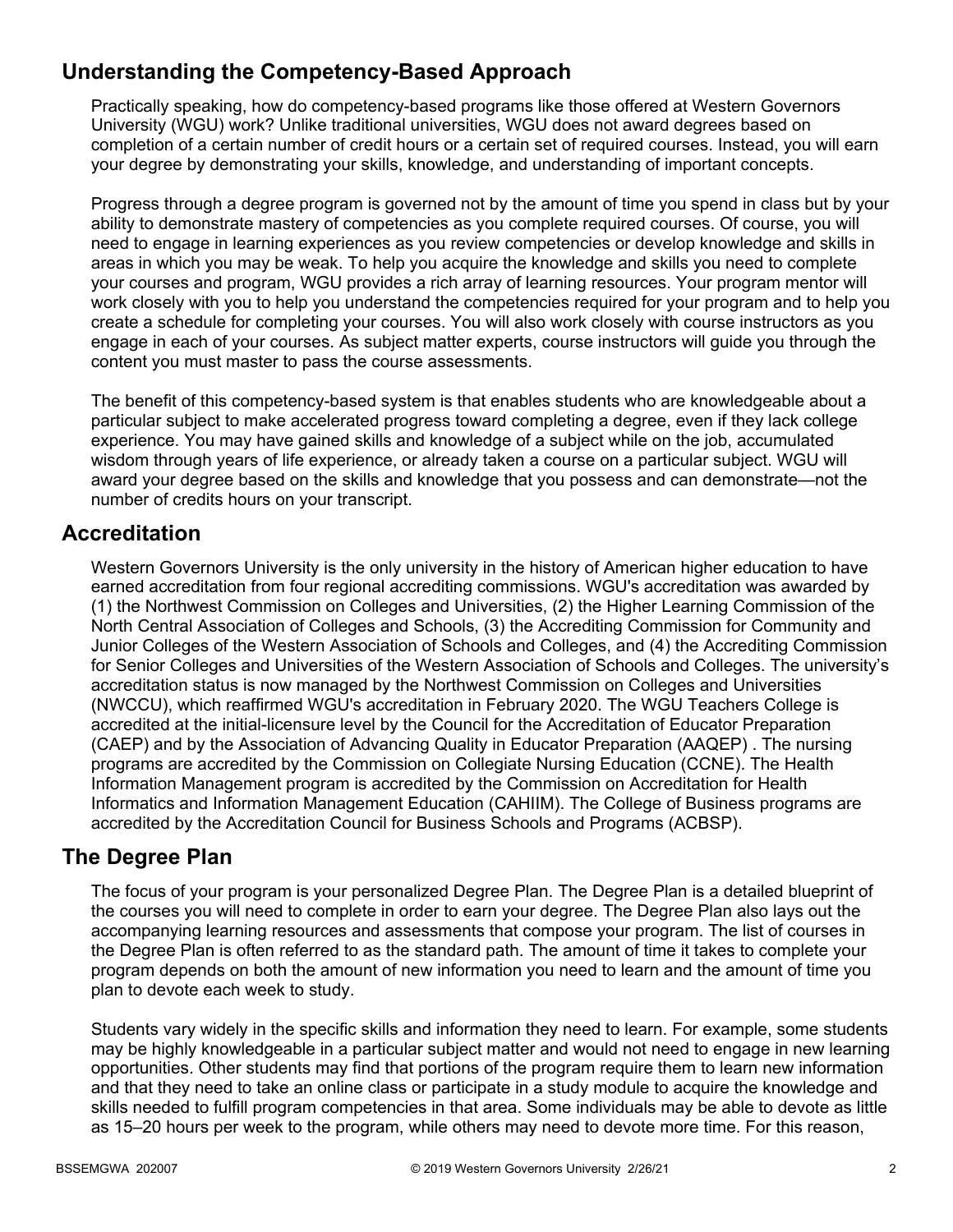pre-assessments are there to help your program mentor form a profile of your prior knowledge and create a personalized Degree Plan.

### **How You Will Interact with Faculty**

At WGU, faculty serve in specialized roles, and they will work with you individually to provide the guidance, instruction, and support you will need to succeed and graduate. As a student, it is important for you to take advantage of this support. It is key to your progress and ultimate success.

Upon your enrollment, you will be assigned a program mentor—an expert in your field of study who will provide you with regular program-level guidance and support from the day you start until the day you graduate. Your program mentor will set up regular telephone appointments (weekly at first) with you, which you will be expected to keep. The mentor will review program competencies with you and work with you to develop a plan and schedule for your coursework. Your program mentor will serve as your main point of contact throughout your program—helping you set weekly study goals, recommending specific learning materials, telling you what to expect in courses, and keeping you motivated. In addition to regular calls, your program mentor is available to help you resolve questions and concerns as they arise.

For many of the courses at WGU, you will be required to complete performance assessments. These include reports, papers, presentations, and projects that let you demonstrate your mastery of the required competencies. A separate group of faculty members, called evaluators, will review your work to determine whether it meets requirements. Evaluators are also subject matter experts in their field of evaluation. If your assessment needs further work before it "passes," these evaluators, who review your work anonymously, will provide you with instructional feedback to help you meet evaluation standards and allow you to advance.

### **Connecting with Other Mentors and Fellow Students**

As you proceed through your Degree Plan, you will have direct contact with multiple faculty members. These communications can take a variety of forms, including participation in one-on-one discussions, chats in the learning communities, and live cohort and webinar opportunities. As a WGU student, you will have access to your own personal MyWGU Student Portal, which will provide a gateway to your courses of study, learning resources, and learning communities where you will interact with faculty and other students.

The learning resources in each course are specifically designed to support you as you develop competencies in preparation for your assessments. These learning resources may include reading materials, videos, tutorials, cohort opportunities, community discussions, and live discussions that are guided by course instructors who are experts in their field. You will access your program community during your orientation course to network with peers who are enrolled in your program and to receive continued support through professional enrichment and program-specific chats, blogs, and discussions. WGU also provides Student Services associates to help you and your program mentor solve any special problems that may arise.

### **Orientation**

The WGU orientation course focuses on acquainting you with WGU's competency-based model, distance education, technology, and other resources and tools available for students. You will also utilize WGU program and course communities, participate in activities, and get to know other students at WGU. The orientation course must be completed before you can start your first term at WGU.

### **Transferability of Prior College Coursework**

Because WGU is a competency-based institution, it does not award degrees based on credits but rather on demonstration of competency. WGU undergraduate programs may accept transfer credits or apply a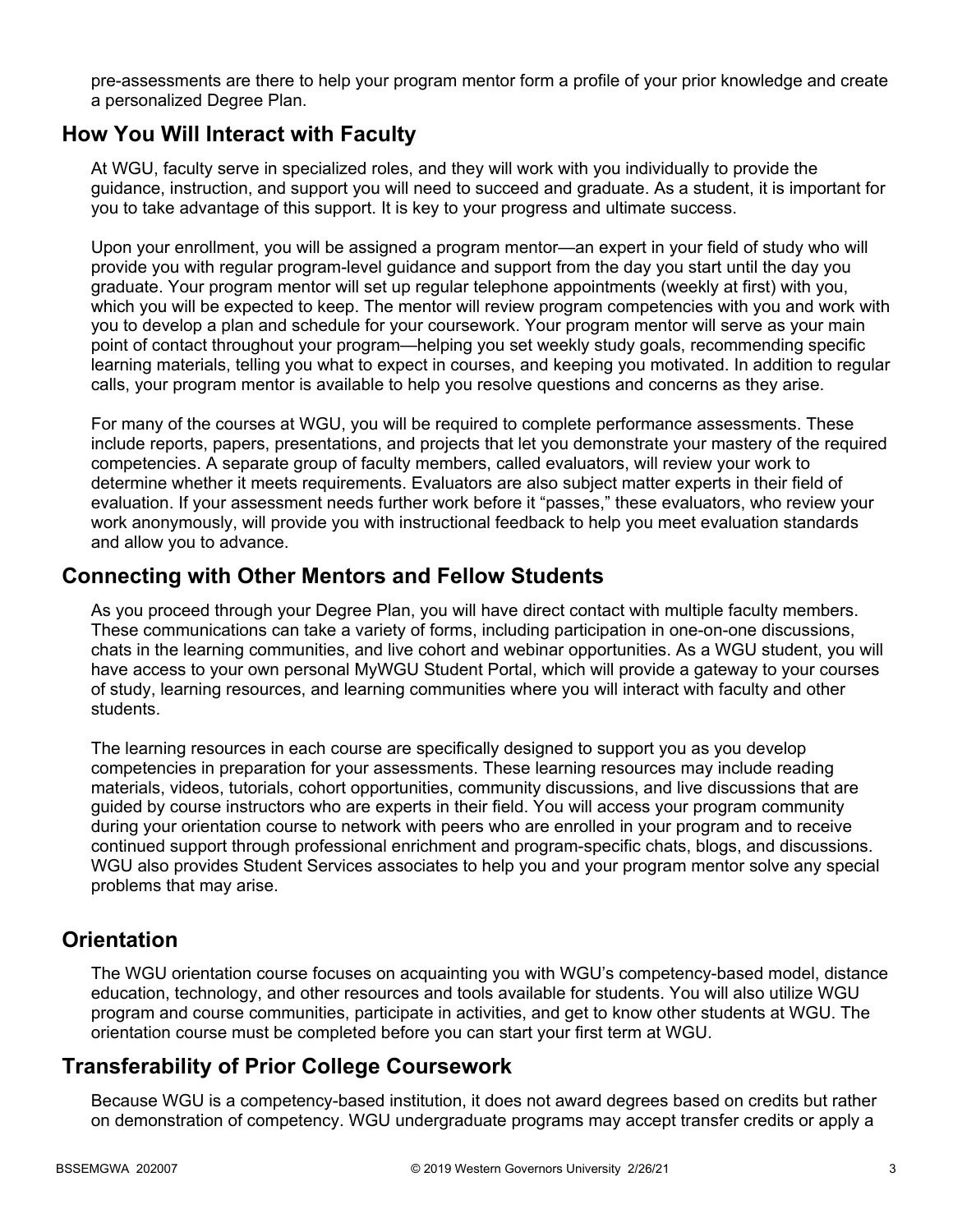'Requirement Satisfied' (RS) in some cases. Refer to your specific program transfer guidelines to determine what can be satisfied by previously earned college credits. In most cases, WGU does not accept college transfer credits at the graduate (master's) level. Students entering graduate programs must have their undergraduate degree transcripts verified before being admitted to WGU. In addition to a program's standard course path, there may be additional state-specific requirements.

### [Click here for the Student Handbook](http://cm.wgu.edu/)

WGU does not waive any requirements based on a student's professional experience and does not perform a "résumé review" or "portfolio review" that will automatically waive any degree requirements. Degree requirements and transferability rules are subject to change in order to keep the degree content relevant and current.

Remember, WGU's competency-based approach lets you take advantage of your knowledge and skills, regardless of how you obtained them. Even when you do not directly receive credit, the knowledge you possess may help you accelerate the time it takes to complete your degree program.

### **Continuous Enrollment, On Time Progress, and Satisfactory Academic Progress**

WGU is a "continuous enrollment" institution, which means you will be automatically enrolled in each of your new terms while you are at WGU. Each term is six months long. Longer terms and continuous enrollment allow you to focus on your studies without the hassle of unnatural breaks between terms that you would experience at a more traditional university. At the end of every six-month term, you and your program mentor will review the progress you have made and revise your Degree Plan for your next sixmonth term.

WGU requires that students make measurable progress toward the completion of their degree programs every term. We call this "On-Time Progress," denoting that you are on track and making progress toward on-time graduation. As full-time students, graduate students must enroll in at least 8 competency units each term, and undergraduate students must enroll in at least 12 competency units each term. Completing at least these minimum enrollments is essential to On-Time Progress and serves as a baseline from which you may accelerate your program. We measure your progress based on the courses you are able to pass, not on your accumulation of credit hours or course grades. Every time you pass a course, you are demonstrating that you have mastered skills and knowledge in your degree program. For comparison to traditional grading systems, passing a course means you have demonstrated competency equivalent to a "B" grade or better.

WGU assigns competency units to each course in order to track your progress through the program. A competency unit is equivalent to one semester credit of learning. Some courses may be assigned 3 competency units while others may be as large as 12 competency units.

Satisfactory Academic Progress (SAP) is particularly important to students on financial aid because you must achieve SAP in order to maintain eligibility for financial aid. We will measure your SAP quantitatively by reviewing the number of competency units you have completed each term. In order to remain in good academic standing, you must complete at least 66.67% of the units you attempt over the length of your program—including any courses you add to your term to accelerate your progress. Additionally, during your first term at WGU you must pass at least 3 competency units in order to remain eligible for financial aid. We know that SAP is complex, so please contact a financial aid counselor should you have additional questions. \*Please note: The Endorsement Preparation Program in Educational Leadership is not eligible for federal financial aid.

### **Courses**

Your Degree Plan includes courses needed to complete your program. To obtain your degree, you will be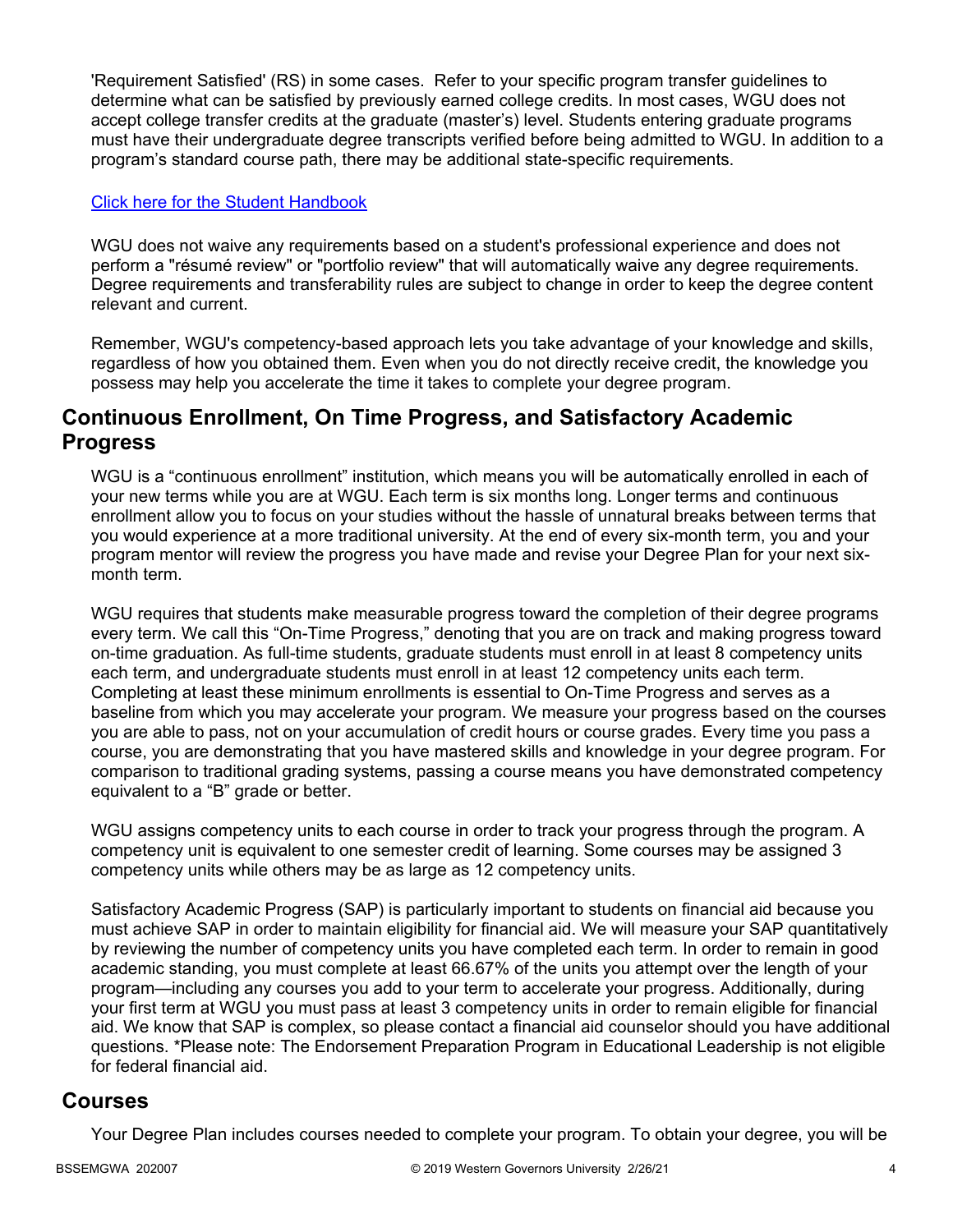required to demonstrate your skills and knowledge by completing the assessment(s) for each course. In general there are two types of assessments: performance assessments and objective assessments. Performance assessments contain, in most cases, multiple scored tasks such as projects, essays, and research papers. Objective assessments include multiple-choice items, multiple-selection items, matching, short answer, drag-and-drop, and point-and-click item types, as well as case study and videobased items. Certifications verified through third parties may also be included in your program. More detailed information about each assessment is provided in each course of study.

## **External Content & Basic Skills Exams**

Western Governors University requires that candidates pass the state-mandated content exam that aligns with their WGU program in addition to a basic skills exam (initial licensure programs only). Specific information regarding required content and basic skills exams required for each program and state can be found in the WGU Student Handbook. In many cases, it is the candidates' responsibility to register and pay for the required exams and submit their official passing score reports to WGU.

### **State Licensure Requirements**

Many states have specific licensure requirements that are not part of WGU programs that you will have to fulfill in addition to the degree requirements of your program. These state licensure requirements might include, but are not limited to: subject-specific licensure exams, state-specific teacher performance assessments, course work related to state history, basic skills exams, and background clearances. The WGU Student Handbook outlines the credentialing requirements of each state. Teacher candidates should consult the applicable section to become familiar with their state's expectations regarding licensure.

## **Learning Resources**

WGU works with many different educational partners, including enterprises, publishers, training companies, and higher educational institutions, to provide high-quality and effective learning resources that match the competencies you are developing. These vary in type, and may be combined to create the best learning experience for your course. A learning resource can be an e-textbook, online module, study guide, simulation, virtual lab, tutorial, or a combination of these. The cost of most learning resources are included in your tuition and Learning Resource Fee. They can be accessed or enrolled for through your courses. Some degree-specific resources are not covered by your tuition, and you will need to cover those costs separately. WGU also provides a robust library to help you obtain additional learning resources, as needed.

### Mobile Compatibility:

The following article provides additional details about the current state of mobile compatibility for learning resources at WGU. It includes a list that can be referenced to determine the mobile friendliness of all core course materials used in a program.

[Student Handbook article: Can I use my mobile device for learning resources?](https://cm.wgu.edu/t5/Frequently-Asked-Questions/Can-I-use-my-mobile-device-for-learning-resources/ta-p/396)

### **Standard Path**

As previously mentioned, competency units (CUs) have been assigned to each course in order to measure your academic progress. If you are an undergraduate student, you will be expected to enroll in a minimum of 12 competency units each term. Graduate students are expected to enroll in a minimum of 8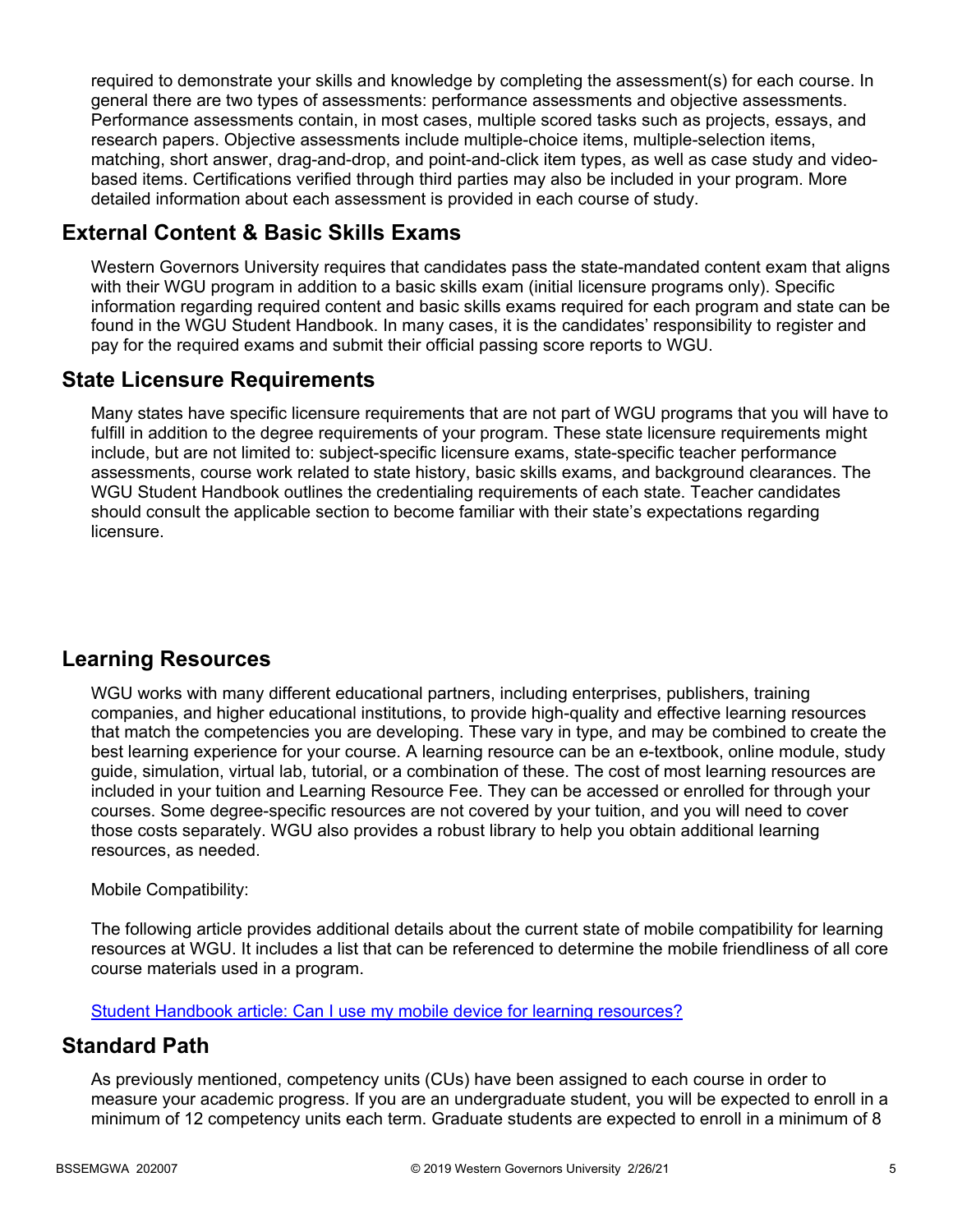competency units each term. A standard plan for a student for this program who entered WGU without any transfer units would look similar to the one on the following page. Your personal progress can be faster, but your pace will be determined by the extent of your transfer units, your time commitment, and your determination to proceed at a faster rate.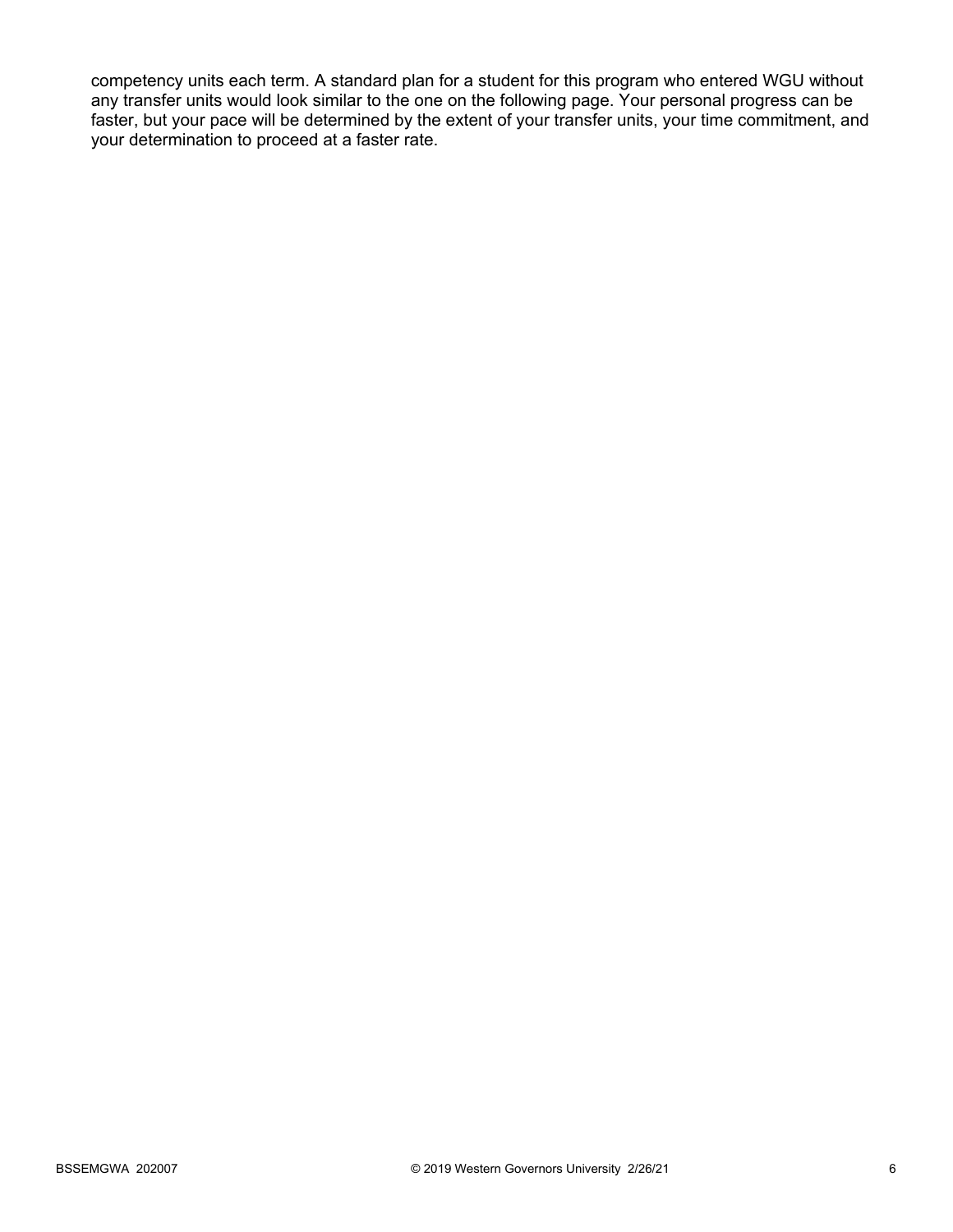# **Standard Path** *for* **Bachelor of Science, Science Education (Middle Grades) - WA**

| <b>Course Description</b>                                          | <b>CU<sub>s</sub></b> |
|--------------------------------------------------------------------|-----------------------|
| <b>Concepts in Science</b>                                         | 2                     |
| <b>Educational Foundations</b>                                     | 2                     |
| <b>English Composition I</b>                                       | 3                     |
| <b>Integrated Physical Sciences</b>                                | 3                     |
| Natural Science Lab                                                | 2                     |
| Educational Psychology and Development of Children and Adolescents | 4                     |
| College Algebra                                                    | 4                     |
| Introduction to Biology                                            | 3                     |
| <b>English Composition II</b>                                      | 3                     |
| The School as a Community of Care                                  | 3                     |
| Survey of Pacific Northwest History for Educators                  | 3                     |
| <b>Applied Probability and Statistics</b>                          | 3                     |
| Introduction to Communication                                      | 3                     |
| <b>Fundamentals of Diverse Learners</b>                            | 4                     |
| <b>Managing Engaging Learning Environments</b>                     | 3                     |
| Introduction to Humanities                                         | 3                     |
| Chemistry with Lab                                                 | 4                     |
| <b>Survey of United States History</b>                             | 3                     |
| <b>Ecology and Environmental Science</b>                           | 3                     |
| Introduction to Curriculum, Instruction, and Assessment            | 3                     |
| Assessing Impact on Student Learning                               | 3                     |
| <b>Heredity and Genetics</b>                                       | 3                     |
| <b>General Physics</b>                                             | 5                     |
| American Politics and the US Constitution                          | 3                     |
| Educational Technology for Teaching and Learning                   | 3                     |
| Astronomy                                                          | 3                     |
| Earth: Inside and Out                                              | 4                     |
| Science, Technology, and Society                                   | 5                     |
| Middle School Science: Content Knowledge                           | 2                     |
| Secondary Reading Instruction and Interventions                    | 3                     |
| Secondary Disciplinary Literacy                                    | 3                     |
| Teaching in the Middle School                                      | 2                     |
| Science Methods-Middle Grades General Science                      | 4                     |
| Preclinical Experiences in Science                                 | 3                     |
| Supervised Demonstration Teaching in Science, Observations 1 and 2 | 3                     |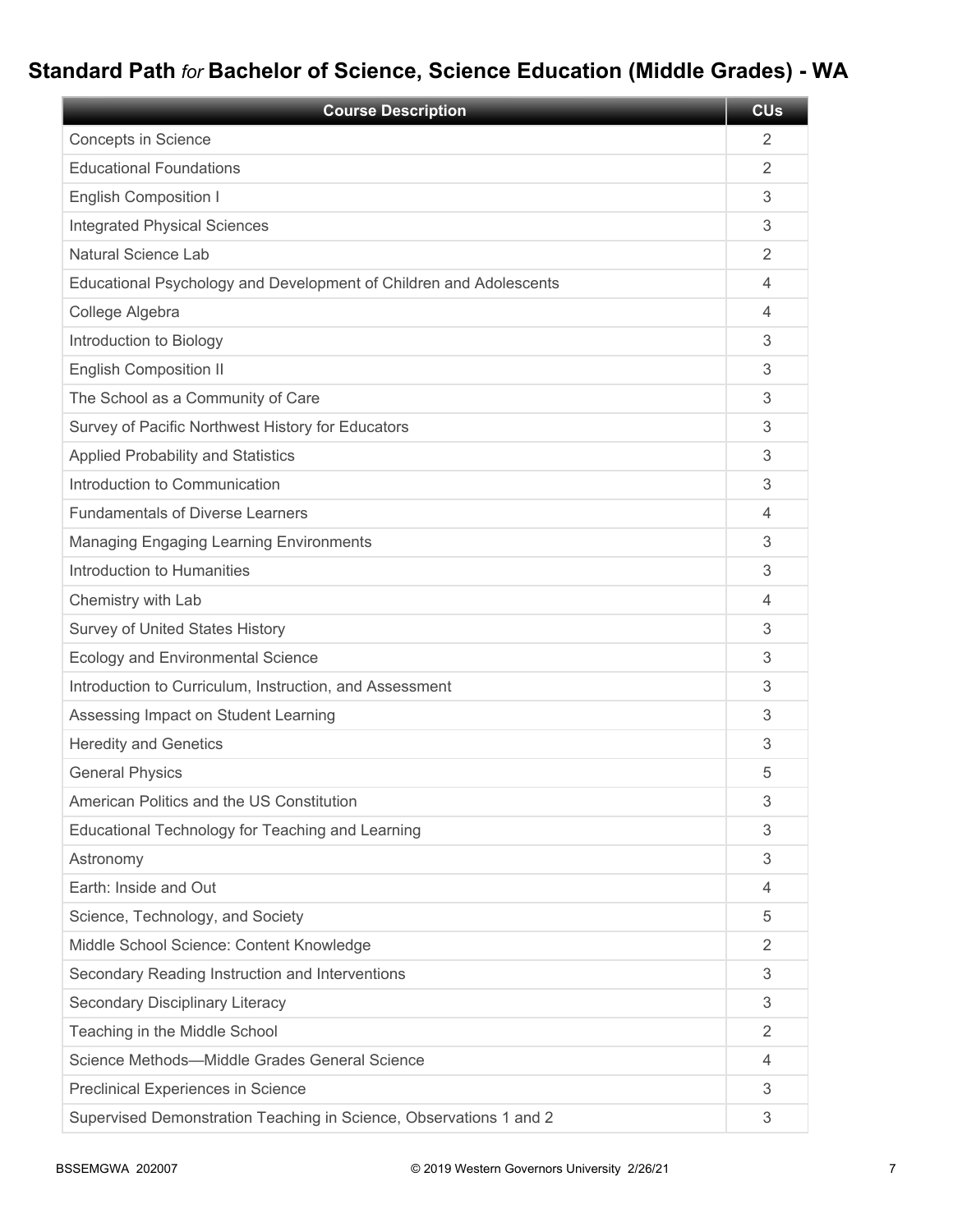| <b>Course Description</b>                                               | <b>CU<sub>s</sub></b> |
|-------------------------------------------------------------------------|-----------------------|
| Supervised Demonstration Teaching in Science, Observation 3 and Midterm |                       |
| Supervised Demonstration Teaching in Science, Observations 4 and 5      | 3                     |
| Supervised Demonstration Teaching in Science, Observation 6 and Final   | 3                     |
| Teacher Performance Assessment in Science                               | 3                     |
| Professional Portfolio                                                  |                       |
| <b>Cohort Seminar</b>                                                   |                       |

## **Changes to Curriculum**

WGU publishes an Institutional Catalog, which describes the academic requirements of each degree program. Although students are required to complete the program version current at the time of their enrollment, WGU may modify requirements and course offerings within that version of the program to maintain the currency and relevance of WGU's competencies and programs. When program requirements are updated, students readmitting after withdrawal from the university will be expected to re-enter into the most current catalog version of the program.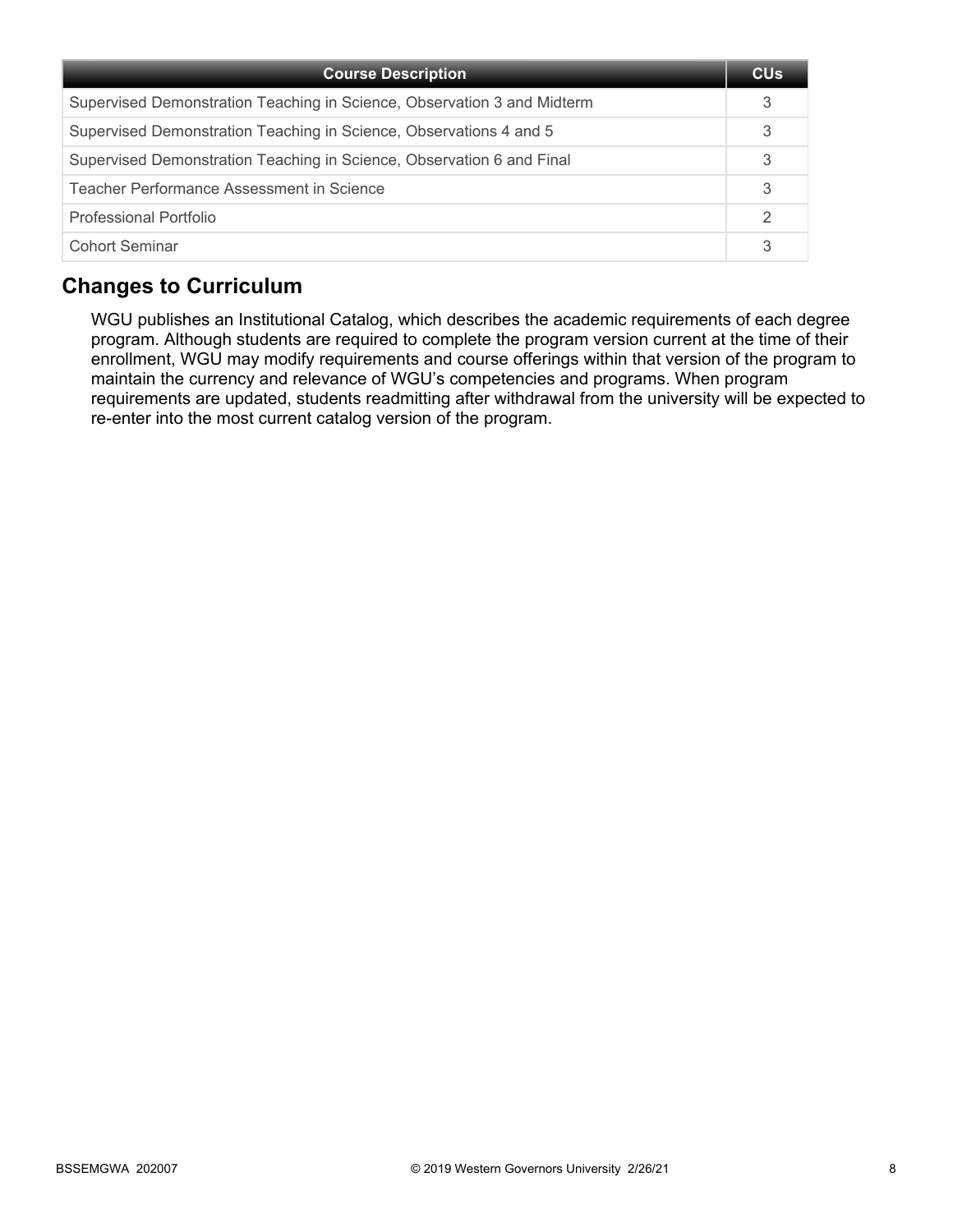# **Areas of Study** for **Bachelor of Science, Science Education (Middle Grades) - WA**

The following section includes the areas of study in the program, with their associated courses. Your specific learning resources and level of instructional support will vary based on the individual competencies you bring to the program and your confidence in developing the knowledge, skills, and abilities required in each area of the degree. The Degree Plan and learning resources are dynamic, so you need to review your Degree Plan and seek the advice of your mentor regarding the resources before you purchase them.

### **Science**

### **Concepts in Science**

Concepts in Science for undergraduates provides students seeking a bachelor's degree and initial teacher licensure in science education with an introduction to essential science themes present within and across all science disciplines, including chemistry, physics, biology, and the geosciences. These themes include comprehending the magnitude of the physical and natural world, analyzing and converting measurements, understanding the basic nature and behavior of matter and energy, examining atomic structure, identifying and naming basic types of chemical bonds, and analyzing and interpreting scientific data. Concepts in Science provides a solid foundation for future, in-depth scientific studies and should be taken prior to any other science content course. There are no prerequisites for this course.

*This course covers the following competencies:*

- *Begin your course by discussing your course planning tool report with your instructor and creating your personalized course plan together.*
- *The graduate applies principles of measurement to solve scientific problems.*
- *The graduate explains how various forms of matter and energy respond to physical and chemical changes to understand how matter and energy flow within and among systems.*
- *The graduate determines the composition of atoms and compounds to understand the properties of matter.*
- *The graduate analyzes numeric data to identify patterns and relationships.*

# **Professional Core**

### **Educational Foundations**

Educational Foundations is a key component of WGU's Professional Core and is a required course for all initial licensure candidates. The course provides candidates with early classroom experience where they observe multiple school settings at three different levels of schooling and interview an educator to learn how state standards and various legal and ethical issues affect classrooms today. The course also provides candidates with opportunities to gain foundational knowledge about what it means to be a teacher in the current educational context while exploring their future role within the larger landscape of historical and cultural influences. This course ensures candidates have a firm grasp on important issues affecting educators including state standards-based curriculum, legal and ethical requirements affecting educational opportunities, and professionalism, preparing them for subsequent coursework within the Professional Core and their content area major courses. Five preclinical hours are interwoven throughout this course, and cross-cutting themes of technology and diversity are introduced for further development throughout the candidate's programs.

*This course covers the following competencies:*

- *Begin your course by discussing your course planning tool report with your instructor and creating your personalized course plan together.*
- *The graduate analyzes the role of historical and cultural influences, including issues of federal and state governance, in determining standard educational practices and ensuring equal access to educational opportunities.*
- *The graduate examines the impact of standards-based curriculum on students and teachers to determine how it supports a school's goals.*
- *The graduate evaluates the application of educational best practices in diverse learning settings to inform teaching practice.*
- *The graduate explores pathways and opportunities for professional development to grow as an educator.*

### **Educational Psychology and Development of Children and Adolescents**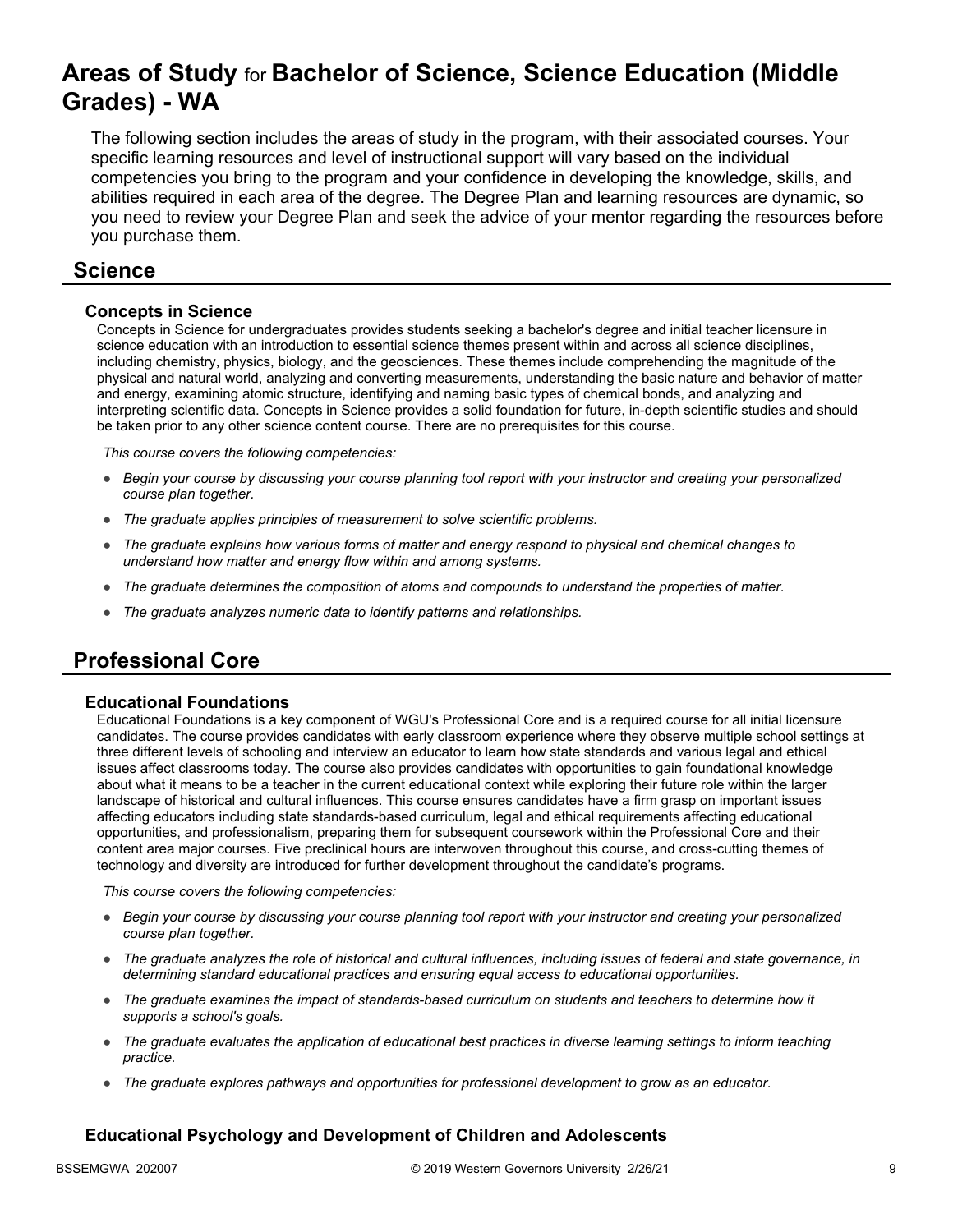Educational Psychology and Development of Children and Adolescents is a key component of WGU's Professional Core and is a required course for all initial licensure candidates. This course prepares candidates to support classroom practices grounded in research-validated principles from the areas of educational psychology and child/adolescent development. Candidates will be introduced to learning theories that equip them with the knowledge and skills necessary to support the diverse populations of students with whom they will interact. This course addresses theories of human development, spanning early childhood through adolescence, and candidates completing this course will be able to explain and analyze the guiding perspectives on linguistic, physical, cognitive, and social development. This course will also cover appropriate instructional and assessment strategies to support student learning and development. Candidates will engage in four hours of virtual classroom observations related to issues in educational psychology and learner development. Cross-cutting themes of technology and diversity are interwoven for further development. This course is designed to be taken after successful completion of the Educational Foundations course.

*This course covers the following competencies:*

- *Begin your course by discussing your course planning tool report with your instructor and creating your personalized course plan together.*
- *The graduate describes theories of development across the cognitive, linguistic, social, emotional, and physical areas to understand the needs of students at various developmental levels.*
- *The graduate evaluates the influence of students' developmental characteristics on their learning and evaluates performance to inform instructional decisions.*
- *The graduate recommends instructional strategies that will positively impact learning, based on principles of learning theories.*
- *The graduate evaluates classroom practices to determine how theories of child and adolescent psychology, learning, and development are applied in the classroom environment.*

### **The School as a Community of Care**

The School as a Community of Care is a key component of WGU's Professional Core and is a required course for all initial licensure candidates. This course prepares candidates to meet the social and emotional needs of learners, taking into account theories and philosophical perspectives on child and adolescent development and learning. Candidates learn to effectively collaborate with parents, families, caregivers, and other community stakeholders in each child's education, to build a strong foundation for academic and personal success. Emphasis is placed on family engagement as candidates gain knowledge of individual, cultural, and community assets that can be used to facilitate learner growth and development, as well as understand mental health and emotional differences among learners that may necessitate leveraging additional resources to support students' wellbeing. Issues of youth mental health, substance abuse, suicide awareness and prevention, and abuse within families will be addressed as will the importance of parent involvement. Candidates will engage in seven hours of preclinical experiences, which include visual observations of learning environments that involve parents and families in their children's' education while supporting the social and emotional learning (SEL) needs of learners and an interview with an educational professional to explore topics related to parent involvement, youth mental health issues, and professional responsibilities to ensure student wellbeing. Additionally, crosscutting themes of technology and diversity are interwoven for further development. This course is designed to be taken after successful completion of the Educational Psychology and Development of Children and Adolescents course.

*This course covers the following competencies:*

- *Begin your course by discussing your course planning tool report with your instructor and creating your personalized course plan together.*
- *The graduate plans for learning environments that meet all students' cultural, social, and emotional learning needs by incorporating knowledge of individual learners, diverse cultures, and communities.*
- *The graduate develops strategies to address the social and emotional learning (SEL) needs of students, including the incorporation of trauma-informed or restorative instructional practices.*
- *The graduate identifies appropriate resources and processes to support the mental health and emotional well-being of students.*
- *The graduate collaborates with families, caretakers, and the larger community to identify partnerships that facilitate learner growth.*

### **Fundamentals of Diverse Learners**

Fundamentals of Diverse Learners is a key component of WGU's Professional Core and is a required course for all initial licensure candidates. This course prepares candidates to consider and address the wide range of learning needs in the classrooms of today. This course teaches candidates to identify and support the needs of diverse populations of learners, including, for example, students with disabilities (INCLUDING DYSLEXIA), English language learners, and gifted and talented students. Practical strategies for differentiating instruction while creating a safe, inclusive, and culturally responsive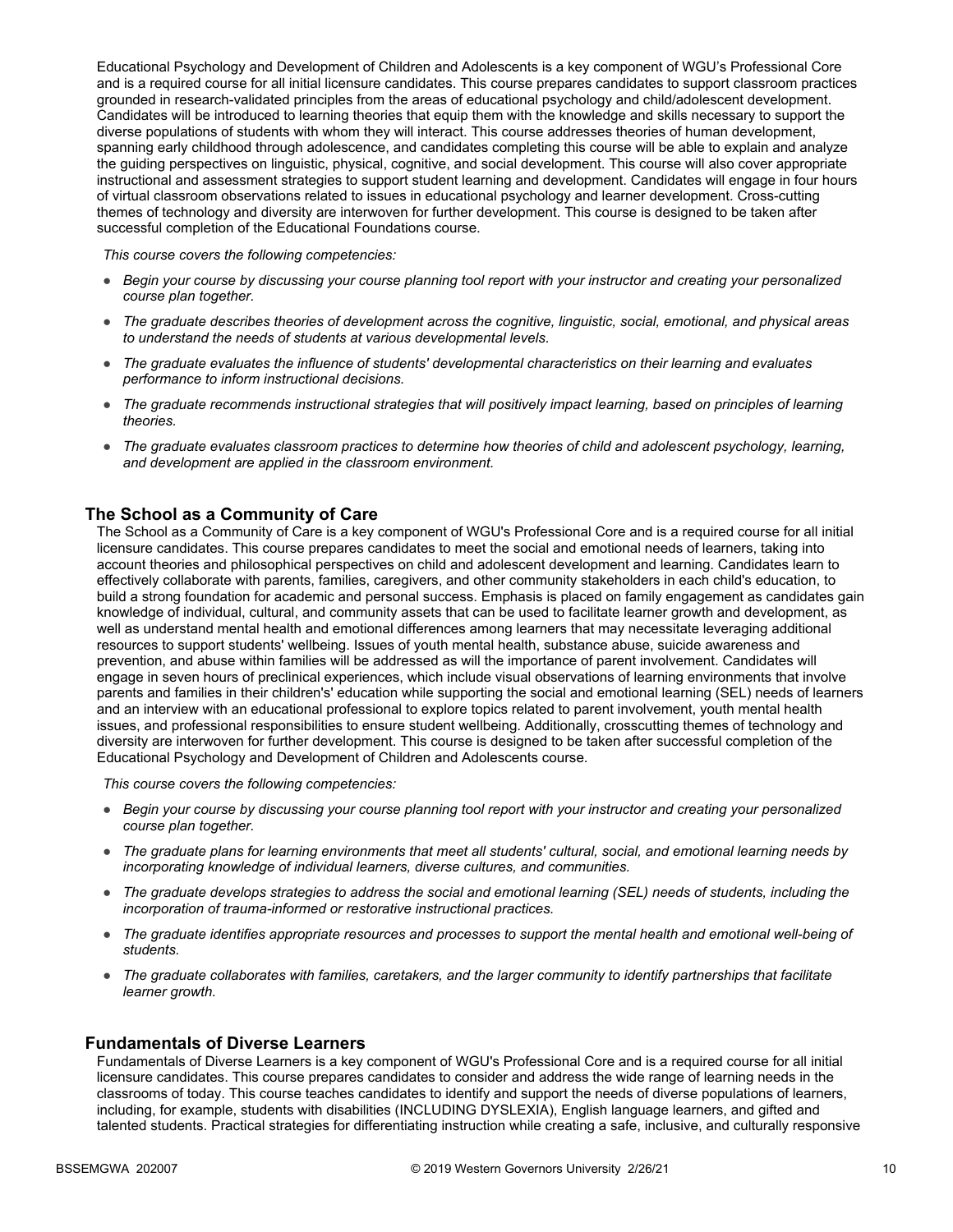learning environment are explored. This course helps candidates develop skills for partnering with parents and advocating for all students, particularly those impacted by provisions of IDEA and Section 504 of the Rehabilitation Act. Multitiered systems of supports are addressed to prepare candidates for their future classrooms as they seek to select appropriate instructional practices and interventions to best serve their students. Candidates will engage in four hours of preclinical experiences that includes a simulated teaching experience in which skills learned can be applied. Cross-cutting themes of technology and diversity are interwoven for further development. This course is designed to be taken after successful completion of the School as a Community of Care course.

*This course covers the following competencies:*

- *Begin your course by discussing your course planning tool report with your instructor and creating your personalized course plan together.*
- *The graduate analyzes the application of policies, practices, and legal requirements to inform teaching practice.*
- *The graduate creates inclusive learning environments featuring multitiered systems of supports to address the needs of all students, including exceptional learners and English learners.*
- *The graduate creates learning experiences that accommodate the needs of students with exceptionalities, including gifted and talented students, in order to facilitate the success of all learners.*
- *The graduate integrates equity pedagogy to address the needs of multicultural learners.*
- *The graduate plans learning experiences that accommodate linguistic diversity to facilitate the success of all learners.*
- *The graduate recommends strategies to engage with students, families, administrators, and other stakeholders in ways that are effective, legal, and ethical.*

### **Managing Engaging Learning Environments**

Managing Engaging Learning Environments is a key component of WGU's Professional Core and is a required course for all initial licensure candidates. This course prepares candidates to establish and contribute to safe and productive learning environments that support the success of all learners by ensuring student engagement and motivation for learning. Candidates will learn strategies, such as incorporating consistent routines and expectations, to provide positive behavior supports, increase learner motivation, promote active learning and self-direction, and ensure a safe and productive classroom setting that fosters a sense of community through collaborative educational practices. The course will culminate in evidence-based, practical application of current strategies, theories, or philosophical perspectives related to motivating and engaging all students in a learning community. Candidates will engage in seven hours of preclinical experiences that include both virtual observations of classroom settings and time in a simulated classroom environment where theory can be put into practice. Cross-cutting themes of technology and diversity are interwoven for further development. This course is designed to be taken after successful completion of the Fundamentals of Diverse Learners course.

*This course covers the following competencies:*

- *Begin your course by discussing your course planning tool report with your instructor and creating your personalized course plan together.*
- *The graduate establishes norms and routines to create a safe and productive learning environment that encourages positive social interactions, individual and collaborative learning, and appropriate classroom behaviors.*
- *The graduate interacts with each student in a way that builds positive relationships by using knowledge of individual learners, diverse cultures, and communities.*
- *The graduate analyzes the theoretical foundations and application of classroom management strategies, including behavior support and conflict management, to inform teaching practice.*
- *The graduate recommends strategies that are motivating and encourage active engagement from all students.*

#### **Introduction to Curriculum, Instruction, and Assessment**

Introduction to Curriculum, Instruction, and Assessment is a key component of WGU's Professional Core and is a required course for all initial licensure candidates. This course provides candidates with the knowledge and skills necessary to create engaging and standards-aligned lessons that meet the needs of all learners. Candidates will learn to analyze learner needs based on a variety of inputs, including their state P–12 standards, assessment results, and knowledge of learner differences. This course will help candidates design, deliver, and modify instruction in accordance to needs and educational requirements. Candidates will engage in three hours of preclinical experiences that include virtual classroom observations. They also will record a short teaching segment, allowing for authentic teaching experience. Crosscutting themes of technology and diversity are interwoven for continued development. This course is designed to be taken after successful completion of the Managing Engaging Learning Environments course.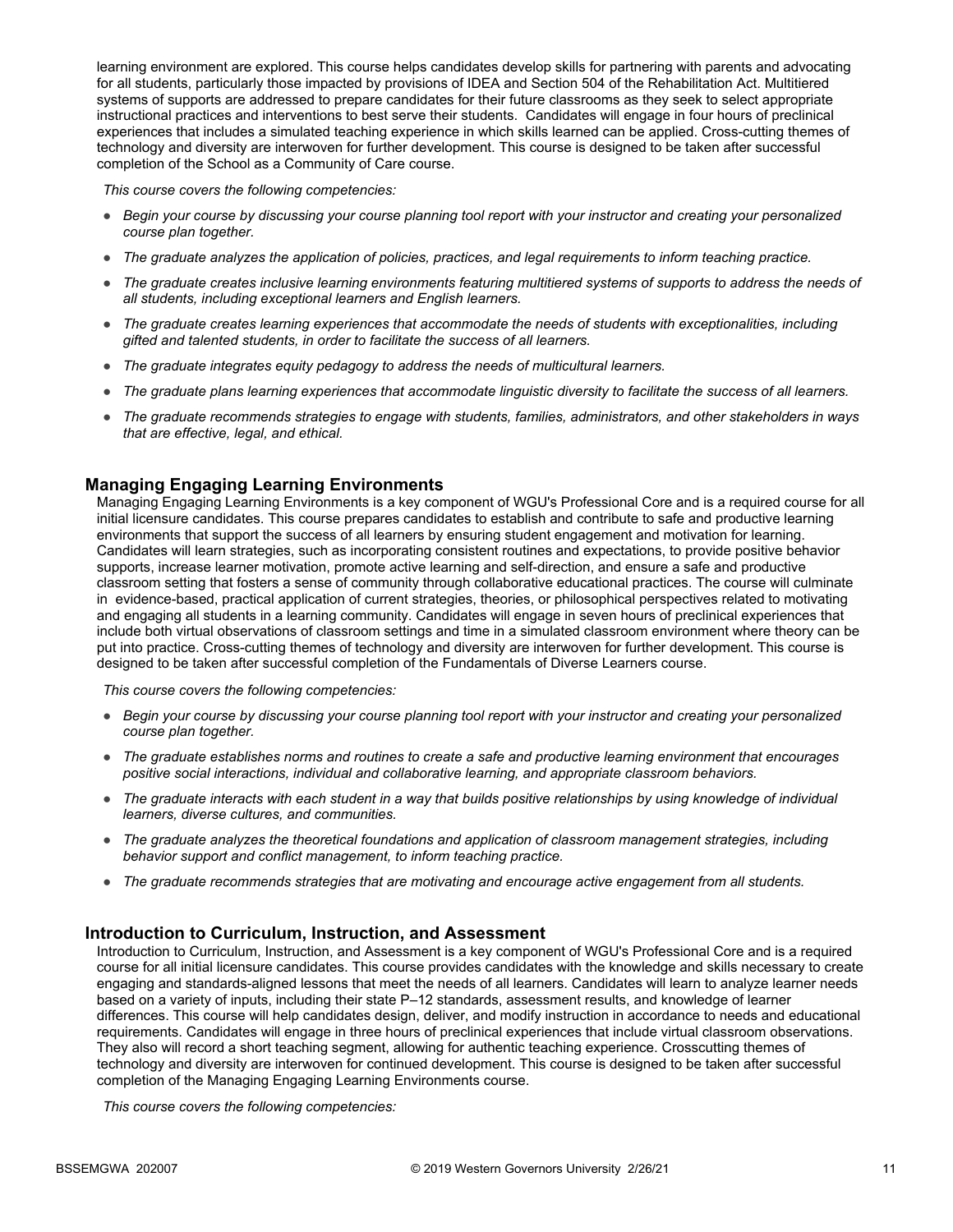- *Begin your course by discussing your course planning tool report with your instructor and creating your personalized course plan together.*
- *The graduate aligns lessons to learning goals by synthesizing knowledge about students and their assessment data.*
- *The graduate analyzes the role of various assessment types in evaluating student learning and planning future instruction.*
- *The graduate implements evidence-based instructional strategies to increase content area learning.*
- *The graduate differentiates instruction to facilitate mastery for all learners.*
- *The graduate incorporates cross-disciplinary instruction, skills, and content into lessons.*
- *The graduate creates standards-based instructional plans based on their state's P–12 standards that incorporate knowledge of learners' developmental needs, prior learning, and community and cultural context.*

### **Assessing Impact on Student Learning**

Assessing Impact on Student Learning is a key component of WGU's Professional Core and is a required course for all initial licensure candidates. This course equips candidates to evaluate student learning and their own professional practice, ensuring candidates are prepared to ensure all learners' success. In this course, candidates learn multiple methods of assessment to ensure they are able to implement a balanced approach to assessment while monitoring their students' progress. Assessments types such as formative, summative, standardized, and common assessments are addressed so candidates understand their purposes and can apply them within the context of a lesson to determine impact on learning. Data literacy skills are taught to ensure candidates interpret and analyze individual and classroom data and apply their knowledge in ways that support academic success. Candidates will engage in three hours of preclinical experiences that include virtual classroom observations. Cross-cutting themes of technology and diversity are interwoven for further development. This course is designed to be taken after successful completion of the Introduction to Curriculum, Instruction, and Assessment course.

*This course covers the following competencies:*

- *Begin your course by discussing your course planning tool report with your instructor and creating your personalized course plan together.*
- *The graduate plans a progress-monitoring strategy, including formative, summative, and common assessments, that actively engages students in their own learning.*
- *The graduate analyzes assessment results to evaluate student learning and teacher effectiveness.*
- *The graduate makes evidence-based instructional decisions that are informed by student assessment data.*
- *The graduate determines their impact on learners and the broader school community through evaluation of teaching practice.*

### **Educational Technology for Teaching and Learning**

Educational Technology for Teaching and Learning is a key component of WGU's professional core and is a required course for all initial licensure candidates. This course prepares candidates to incorporate technology into their classroom practices in ways that improve teaching and learning. The ISTE standards will form the basis for their practice. The material will teach candidates to critically evaluate software and hardware options that may positively impact the classroom environment, while also increasing their awareness of ethical usage and considerations related to equity, access to technology, and appropriate use of technology by P–12 students. Assistive technologies to meet the needs of a diverse learner population also will be taught in this course. Candidates will engage in three hours of preclinical experience that include virtual observations of classroom practices incorporating technology to support educational goals. Crosscutting themes of technology and diversity are interwoven for further development. This course is designed to be taken after successful completion of the Assessing Impact on Student Learning course.

- *Begin your course by discussing your course planning tool report with your instructor and creating your personalized course plan together.*
- *The graduate analyzes how research-based applications of technology facilitate student learning.*
- *The graduate evaluates the application of technology in the classroom, including its impact on learning for all students and potential equity or access issues.*
- *The graduate promotes a technology-enabled classroom culture that is equitable, ethical, and socially responsible.*
- *The graduate applies curricular and instructional design principles to create effective digital learning environments.*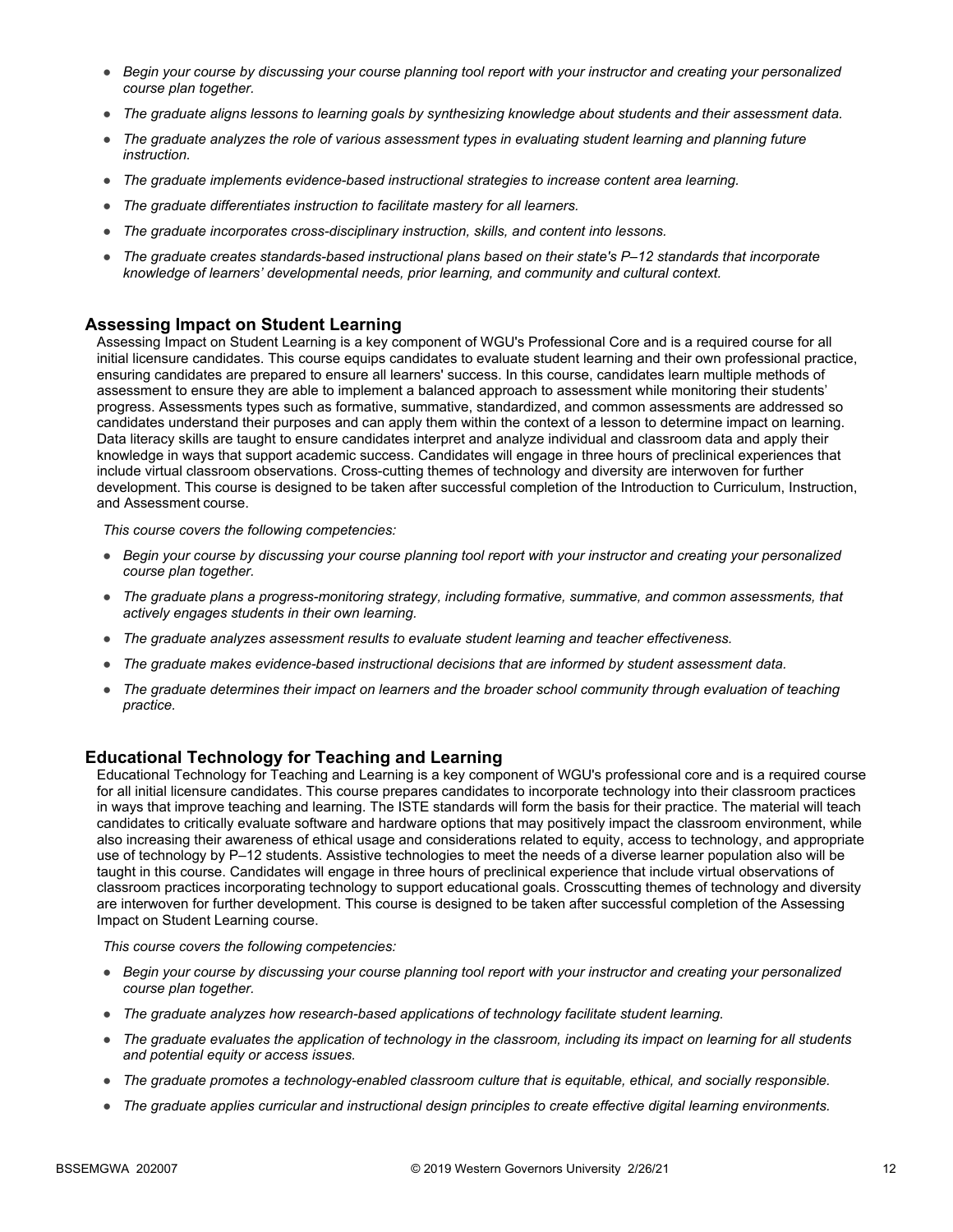- *The graduate recommends technology as an assessment tool to encompass multiple learner needs, provide in the moment feedback, and inform instruction.*
- *The graduate fosters student self-directedness and independent learning through the use of technology.*

### **General Education**

#### **English Composition I**

English Composition I introduces candidates to the types of writing and thinking that are valued in college and beyond. Candidates will practice writing in several genres with emphasis placed on writing and revising academic arguments. Instruction and exercises in grammar, mechanics, research documentation, and style are paired with each module so that writers can practice these skills as necessary. Composition I is a foundational course designed to help candidates prepare for success at the college level. There are no prerequisites for English Composition I.

*This course covers the following competencies:*

- *Begin your course by discussing your course planning tool report with your instructor and creating your personalized course plan together.*
- *The graduate applies appropriate grammatical rules, sentence structure, and writing conventions.*
- *The graduate selects appropriate rhetorical strategies that improve writing and argumentation.*
- *The graduate appropriately uses a given writing style.*
- *The graduate uses appropriate writing and revision strategies.*
- *The graduate integrates credible and relevant sources into written arguments.*
- *The graduate composes an appropriate narrative for a given context.*
- *The graduate composes an appropriate argumentative essay for a given context.*

#### **Integrated Physical Sciences**

This course provides students with an overview of the basic principles and unifying ideas of the physical sciences: physics, chemistry, and earth sciences. Course materials focus on scientific reasoning and practical, everyday applications of physical science concepts to help students integrate conceptual knowledge with practical skills.

*This course covers the following competencies:*

- *Begin your course by discussing your course planning tool report with your instructor and creating your personalized course plan together.*
- *The graduate describes the nature and process of science.*
- *The graduate examines applications of physics including fundamental concepts such as forces, motion, energy, and waves.*
- *The graduate examines applications of key chemistry concepts including the structure of matter and the behavior and conservation of matter in chemical reactions.*
- *The graduate describes the underlying organization, interactions, and processes within the Earth system including the Earth's structure and atmosphere, and Earth's interactions within the solar system.*

#### **College Algebra**

This course provides further application and analysis of algebraic concepts and functions through mathematical modeling of real-world situations. Topics include: real numbers, algebraic expressions, equations and inequalities, graphs and functions, polynomial and rational functions, exponential and logarithmic functions, and systems of linear equations.

- *Begin your course by discussing your course planning tool report with your instructor and creating your personalized course plan together.*
- *The graduate classifies and performs operations on real numbers; solves linear equations and inequalities; connects a linear equation to its graph; and identifies a function.*
- *The graduate solves systems of linear equations and their related applications.*
- *The graduate simplifies and factors polynomial expressions, and solves polynomial equations.*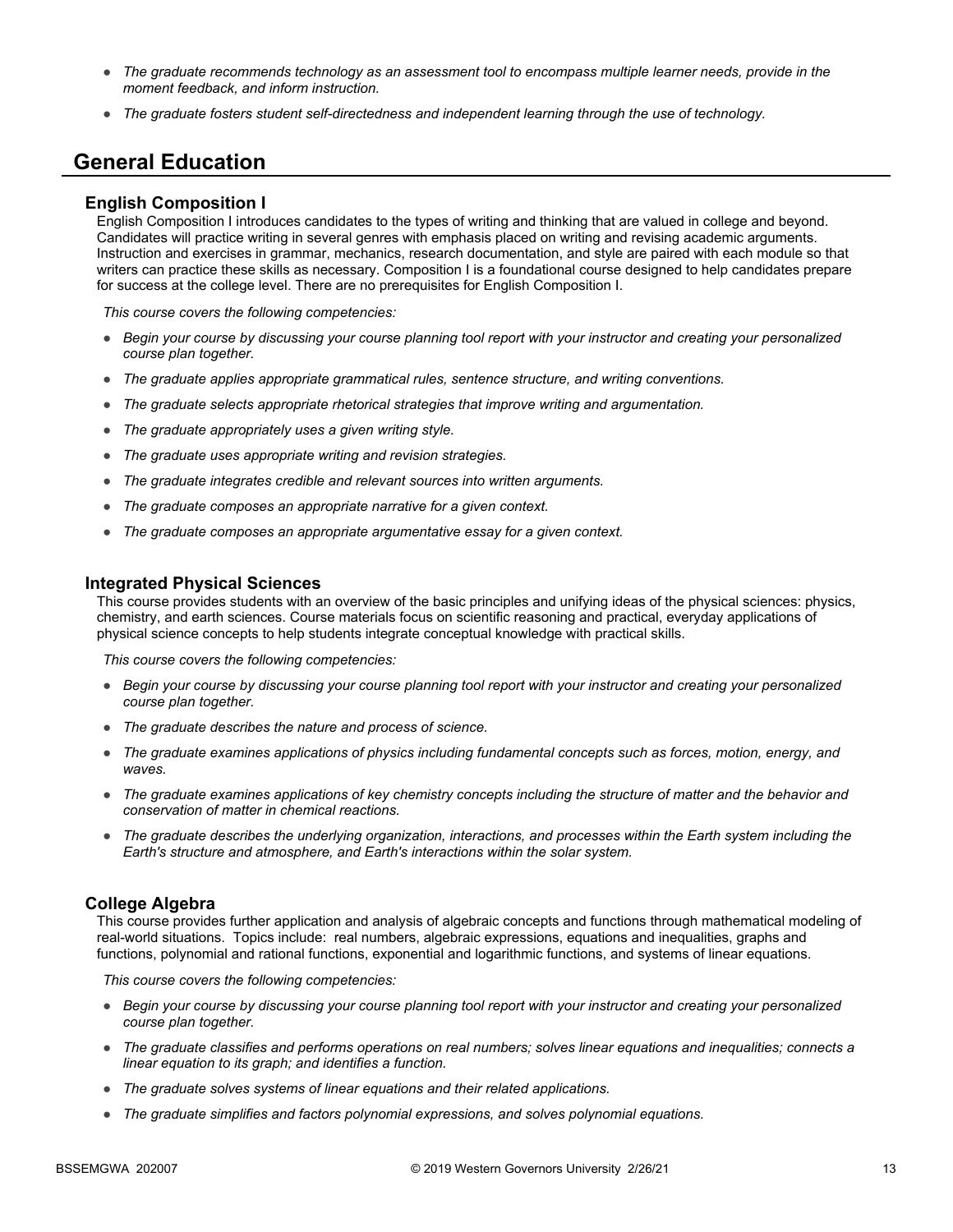- *The graduate simplifies rational, radical, and quadratic expressions, solves corresponding equations, and extends this knowledge to the study of functions.*
- *The graduate combines functions, finds inverse functions, solves exponential and logarithmic equations and functions.*

### **English Composition II**

English Composition II introduces candidates to the types of research and writing that are valued in college and beyond. Candidates will practice writing, with emphasis placed on research, writing, and revising an academic argument. Instruction and exercises in grammar, mechanics, research documentation, and style are paired with each module so that writers can practice these skills as necessary. Composition II is a foundational course designed to help candidates prepare for success at the college level. Composition I is the prerequisite for Composition II.

*This course covers the following competencies:*

- *Begin your course by discussing your course planning tool report with your instructor and creating your personalized course plan together.*
- *The graduate evaluates the quality, credibility, and relevance of evidence in order to integrate evidence into a final research paper.*
- *The graduate applies steps of the writing process appropriately to improve quality of writing.*
- *The graduate composes an argumentative research paper.*

### **Applied Probability and Statistics**

Applied Probability and Statistics helps candidates develop competence in the fundamental concepts of basic statistics including introductory algebra and graphing; descriptive statistics; regression and correlation; and probability. Statistical data and probability are used in everyday life, science, business, information technology, and educational settings to make informed decisions about the validity of studies and the effect of data on decisions. This course discusses what constitutes sound research design and how to appropriately model phenomena using statistical data. Additionally, the content covers simple probability calculations based on events that occur in the business and IT industries. No prerequisites are required for this course.

*This course covers the following competencies:*

- *Begin your course by discussing your course planning tool report with your instructor and creating your personalized course plan together.*
- *The graduate applies the operations, processes, and procedures of fractions, decimals, and percentages to evaluate quantitative expressions.*
- *The graduate applies the operations, processes, and procedures of basic algebra to evaluate quantitative expressions, and to solve equations and inequalities.*
- *The graduate evaluates categorical and quantitative data pertaining to a single variable using appropriate graphical displays and numerical measures.*
- *The graduate evaluates the relationship between two variables through interpretation of visual displays and numerical measures.*
- *The graduate evaluates the relationship between two quantitative variables through correlation and regression.*
- *The graduate applies principles and methods of probability-based mathematics to explain and solve problems.*

### **Introduction to Communication**

This introductory communication course allows candidates to become familiar with the fundamental communication theories and practices necessary to engage in healthy professional and personal relationships. Candidates will survey human communication on multiple levels and critically apply the theoretical grounding of the course to interpersonal, intercultural, small group, and public presentational contexts. The course also encourages candidates to consider the influence of language, perception, culture, and media on their daily communicative interactions. In addition to theory, candidates will engage in the application of effective communication skills through systematically preparing and delivering an oral presentation. By practicing these fundamental skills in human communication, candidates become more competent communicators as they develop more flexible, useful, and discriminatory communicative practices in a variety of contexts. Note: There are references within this video to Taskstream. If Taskstream is not part of your student experience, please disregard, and locate your task(s) within your course.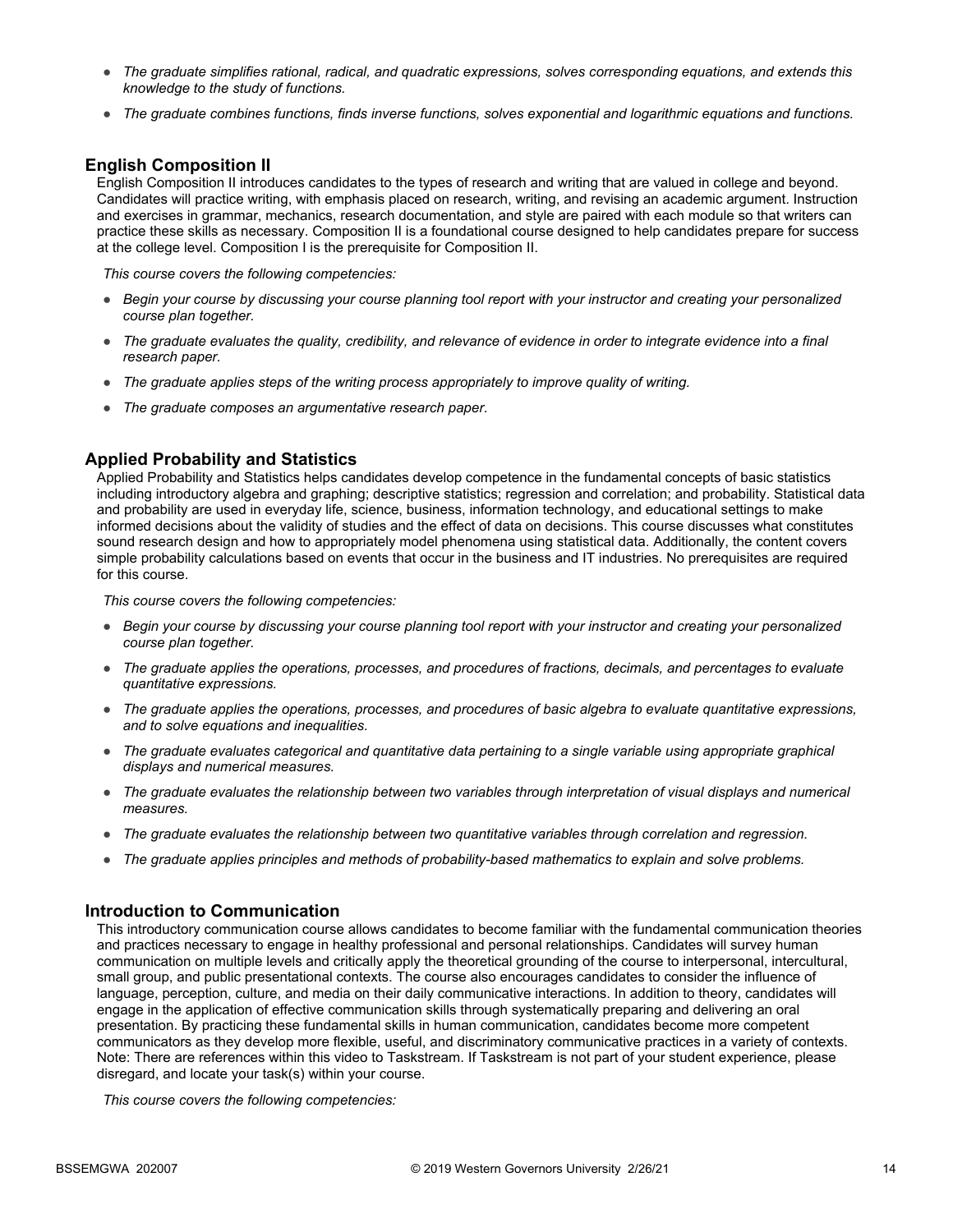- *Begin your course by discussing your course planning tool report with your instructor and creating your personalized course plan together.*
- *The graduate applies foundational elements of effective communication.*
- *The graduate applies appropriate communication strategies in interpersonal and group contexts.*
- *The graduate utilizes appropriate presentational communication strategies in personal and professional settings.*

#### **Introduction to Humanities**

This introductory humanities course allows candidates to practice essential writing, communication, and critical thinking skills necessary to engage in civic and professional interactions as mature, informed adults. Whether through studying literature, visual and performing arts, or philosophy, all humanities courses stress the need to form reasoned, analytical, and articulate responses to cultural and creative works. Studying a wide variety of creative works allows candidates to more effectively enter the global community with a broad and enlightened perspective.

*This course covers the following competencies:*

- *Begin your course by discussing your course planning tool report with your instructor and creating your personalized course plan together.*
- *The graduate assesses the development of humans through the study of key concepts, disciplines, and primary influences of the humanities.*
- *The graduate analyzes the primary contributions and characteristics of humanities during the Classical period.*
- *The graduate analyzes the primary contributions and characteristics of humanities during the Renaissance.*
- *The graduate analyzes the primary contributions and characteristics of humanities during the Neoclassical and Enlightenment period.*
- *The graduate analyzes the primary contributions and characteristics of humanities during the Romantic period.*
- *The graduate analyzes the primary contributions and characteristics of humanities during the Realism movement.*

#### **Survey of United States History**

This course presents a broad and thematic survey of U.S. history from European colonization to the mid-twentieth century. Students will explore how historical events and major themes in American history have affected a diverse population.

*This course covers the following competencies:*

- *Begin your course by discussing your course planning tool report with your instructor and creating your personalized course plan together.*
- *The graduate analyzes the colonial experience and the foundations of the American Revolution.*
- *The graduate analyzes the challenges of partisan politics and sectionalism in the Early Republic and Civil War eras.*
- *The graduate examines the major changes that defined the United States in the late-nineteenth and early-twentieth centuries.*
- *The graduate explains significant international and domestic challenges that the United States confronted since World War I.*

### **American Politics and the US Constitution**

American Politics and the U.S. Constitution examines the evolution of representative government in the United States and the changing interpretations of the civil rights and civil liberties protected by the Constitution. This course will give candidates an understanding of the powers of the branches of the federal government, the continual tensions inherent in a federal system, the shifting relationship between state and federal governments, and the interactions between elected officials and the ever-changing electorate. This course will focus on such topics as the role of a free press in a democracy, the impact of changing demographics on American politics, and the debates over and expansion of civil rights. Upon completion of the course, candidates should be able to explain the basic functions of the federal government, describe the forces that shape American policy and politics, and be better prepared to participate in America's civic institutions. This course has no prerequisite.

*This course covers the following competencies:*

● *Begin your course by discussing your course planning tool report with your instructor and creating your personalized course plan together.*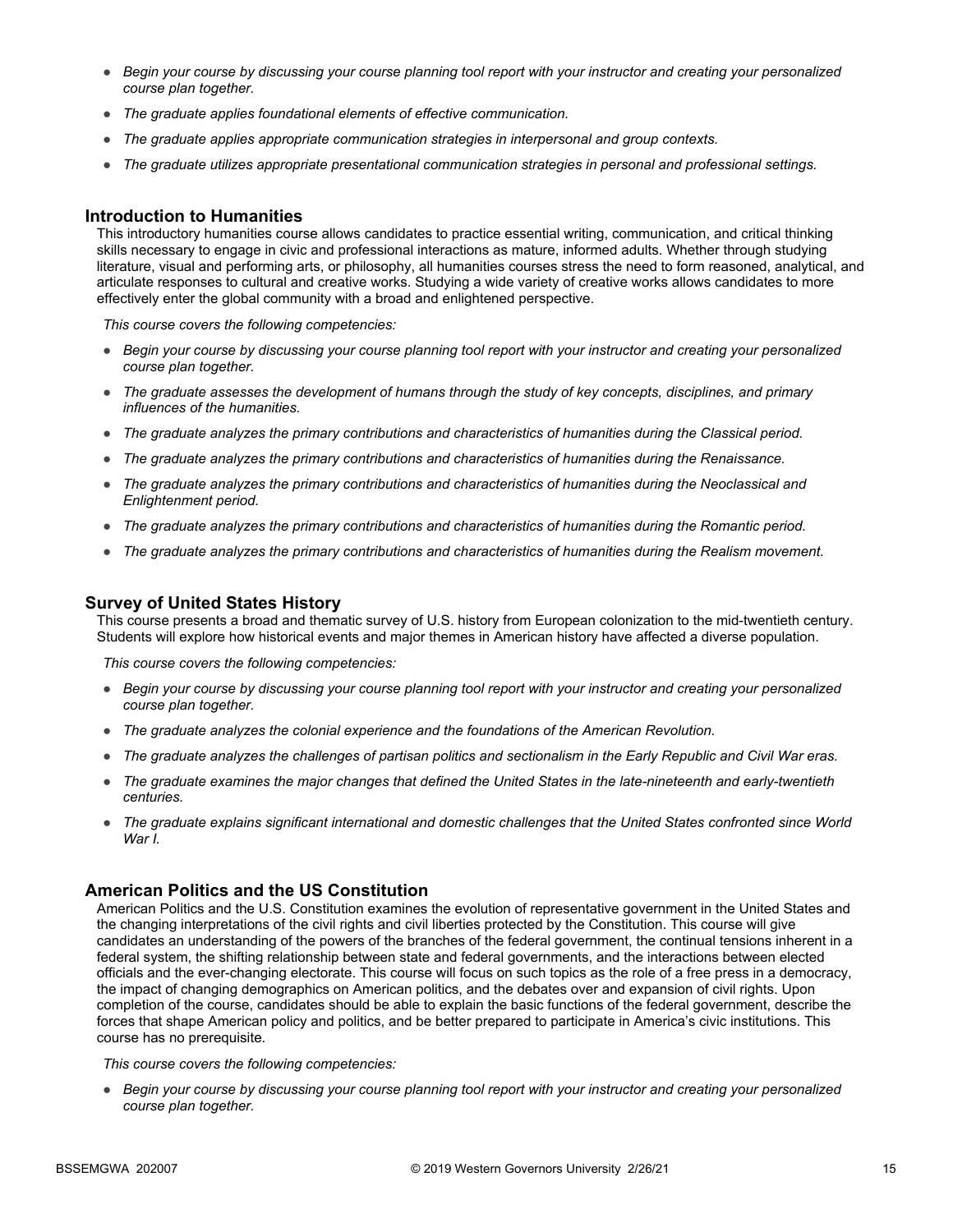- *The graduate describes the influence of competing political ideologies on the development of the United States government.*
- *The graduate explains how the structure and powers of the United States government interact to form public policy.*
- *The graduate examines the influence of political parties, citizens, and non-governmental organizations on elections and other political processes inside a participatory democracy.*
- *The graduate examines the struggle to balance individual liberty, public order, and state's rights.*
- *The graduate examines the influence of the media, public opinion, and political discourse on American democracy.*

### **General Science Content**

#### **Natural Science Lab**

This course gives you an introduction to using the scientific method and engaging in scientific research to reach conclusions about the natural world. You will design and carry out an experiment to investigate a hypothesis by gathering quantitative data.

*This course covers the following competencies:*

- *Begin your course by discussing your course planning tool report with your instructor and creating your personalized course plan together.*
- *The graduate evaluates academic sources for their credibility and relevance to a chosen research topic on a natural world phenomenon.*
- *The graduate accurately executes the process of scientific inquiry through experimentation in the natural world.*
- *The graduate draws conclusions based on academic research and scientific inquiry.*

#### **Introduction to Biology**

This course is a foundational introduction to the biological sciences. The overarching theories of life from biological research are explored as well as the fundamental concepts and principles of the study of living organisms and their interaction with the environment. Key concepts include how living organisms use and produce energy; how life grows, develops, and reproduces; how life responds to the environment to maintain internal stability; and how life evolves and adapts to the environment.

*This course covers the following competencies:*

- *Begin your course by discussing your course planning tool report with your instructor and creating your personalized course plan together.*
- *The graduate analyzes the characteristics and classifications of living organisms.*
- *The graduate analyzes the basic chemical composition of cells and the basic processes that happen at the cellular level.*
- *The graduate analyzes different types of cells based on their structures and biological functions.*
- *The graduate analyzes the biological basis for and patterns of heredity and gene expression.*
- *The graduate analyzes inter-dependencies of organisms and their environments.*

### **Ecology and Environmental Science**

Ecology and Environmental Science is an introductory course for undergraduate students seeking initial licensure or endorsement in secondary or middle grade science education. The course explores the relationships between organisms and their environment, including population ecology, communities, adaptations, distributions, interactions, and the environmental factors controlling these relationships. This course has no prerequisites.

- *Begin your course by discussing your course planning tool report with your instructor and creating your personalized course plan together.*
- *The graduate examines ecosystems to analyze the relationship between populations and the environment.*
- *The graduate examines the flow of energy in an ecosystem to assess how changes in that flow affect biodiversity.*
- *The graduate analyzes biogeochemical cycles to explain the importance of these cycles to global processes.*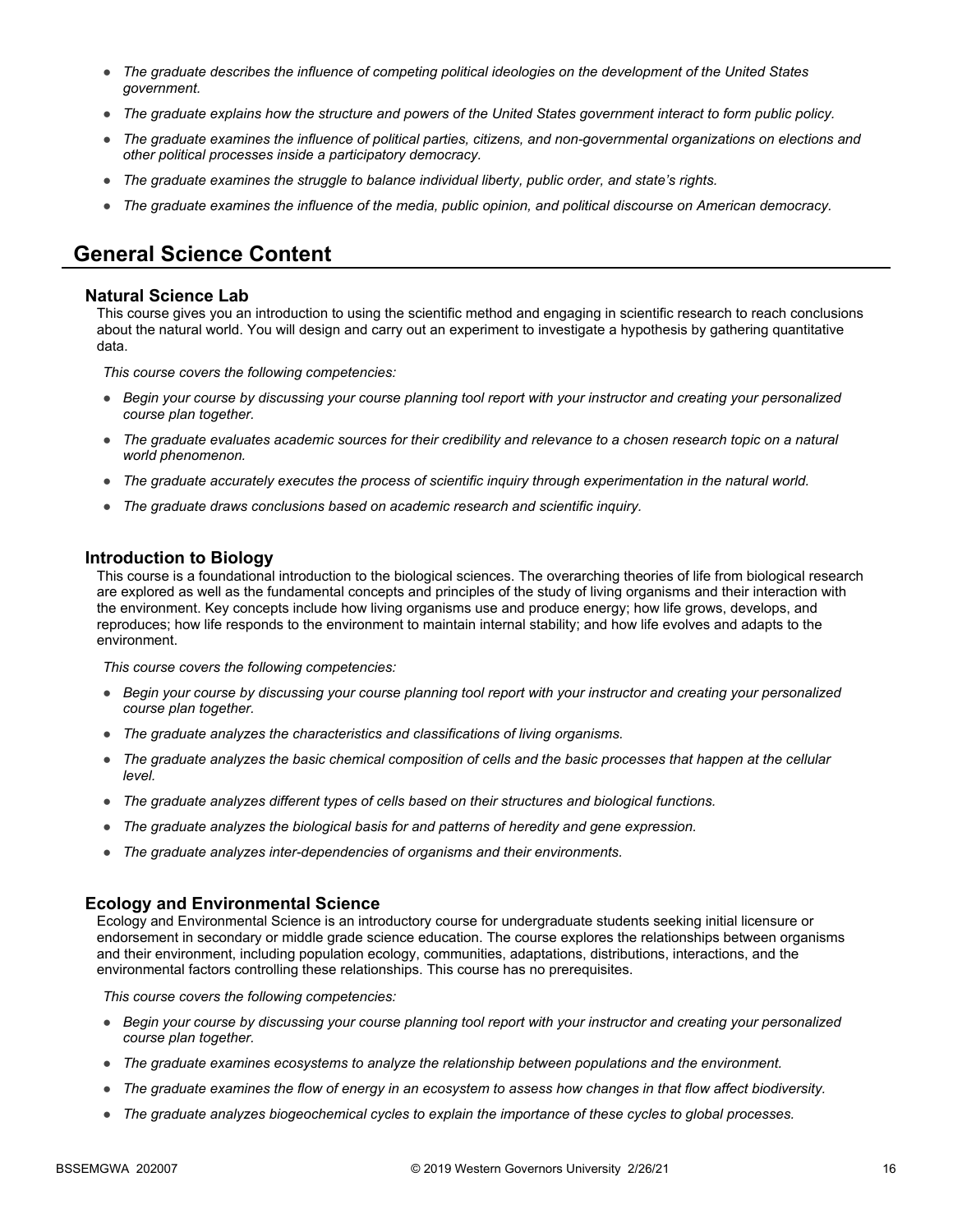- *The graduate researches environmental challenges to discuss potential solutions.*
- *The graduate assesses the challenges associated with resource management in order to compare potential sustainable solutions.*

### **General Physics**

This course provides a broad overview of the principles of mechanics, thermodynamics, wave motion, modern physics, and electricity and magnetism. and invites students to apply them by solving problems, performing labs, and reflecting on concepts and ideas.

*This course covers the following competencies:*

- *Begin your course by discussing your course planning tool report with your instructor and creating your personalized course plan together.*
- *The graduate has a broad understanding of energy, including mechanics, heat, and electricity and magnetism.*
- *The graduate has a broad understanding of wave motion and atomic nuclear physics.*

#### **Middle School Science: Content Knowledge**

This course covers the content knowledge that a middle school level science teacher is expected to know and understand. Topics include scientific methodologies, history of science, basic science principles, physical sciences, life sciences, earth and space sciences, the role of science and technology, and their impact on society.

*This course covers the following competencies:*

- *Begin your course by discussing your course planning tool report with your instructor and creating your personalized course plan together.*
- *The graduate synthesizes concepts and processes from across middle school science to generate a comprehensive understanding of the subject.*
- *The graduate verifies that they possess the requisite middle school science knowledge and skills by passing the middle school science content knowledge test required to become a beginning teacher of middle school science.*

### **Education**

#### **Survey of Pacific Northwest History for Educators**

Survey of Pacific Northwest History is an overview of the historical, geographic, social, and economic development of the Pacific Northwest region of the United States, with a special emphasis on the Native American population who were the region's first inhabitants. The purpose of the course is to increase the candidate's awareness and sensitivity to the varying needs of their students based upon these populations. This course stresses the importance of relationships with local tribes and their continuous contributions to the development of Washington State and local communities and utilizes the Since Time Immemorial curriculum developed by Washington's Office of the Superintendent of Public Instruction. There are no prerequisites for this course.

*This course covers the following competencies:*

- *Begin your course by discussing your course planning tool report with your instructor and creating your personalized course plan together.*
- *The graduate analyzes the relationship between the geographic features of the Pacific Northwest and the culture and customs of the original peoples inhabiting the region (pre-European contact).*
- *The graduate analyzes the effects of contact, colonization, wars, and treaties on the cultural, social, and political structures of the Pacific Northwest.*
- *The graduate analyzes the influence of early industrialization, urbanization, and social movements on the Pacific Northwest Region.*
- *The graduate analyzes the impact of contemporary social, political, economic, and environmental changes in the Pacific Northwest.*

#### **Teaching in the Middle School**

Teaching in the Middle School examines the guiding principles and best teaching practices for educating middle school students. The course explores the history of the middle school, the philosophy, theory, and rationale behind middle school organization; and the differences between elementary, middle, and secondary schools. The course also examines the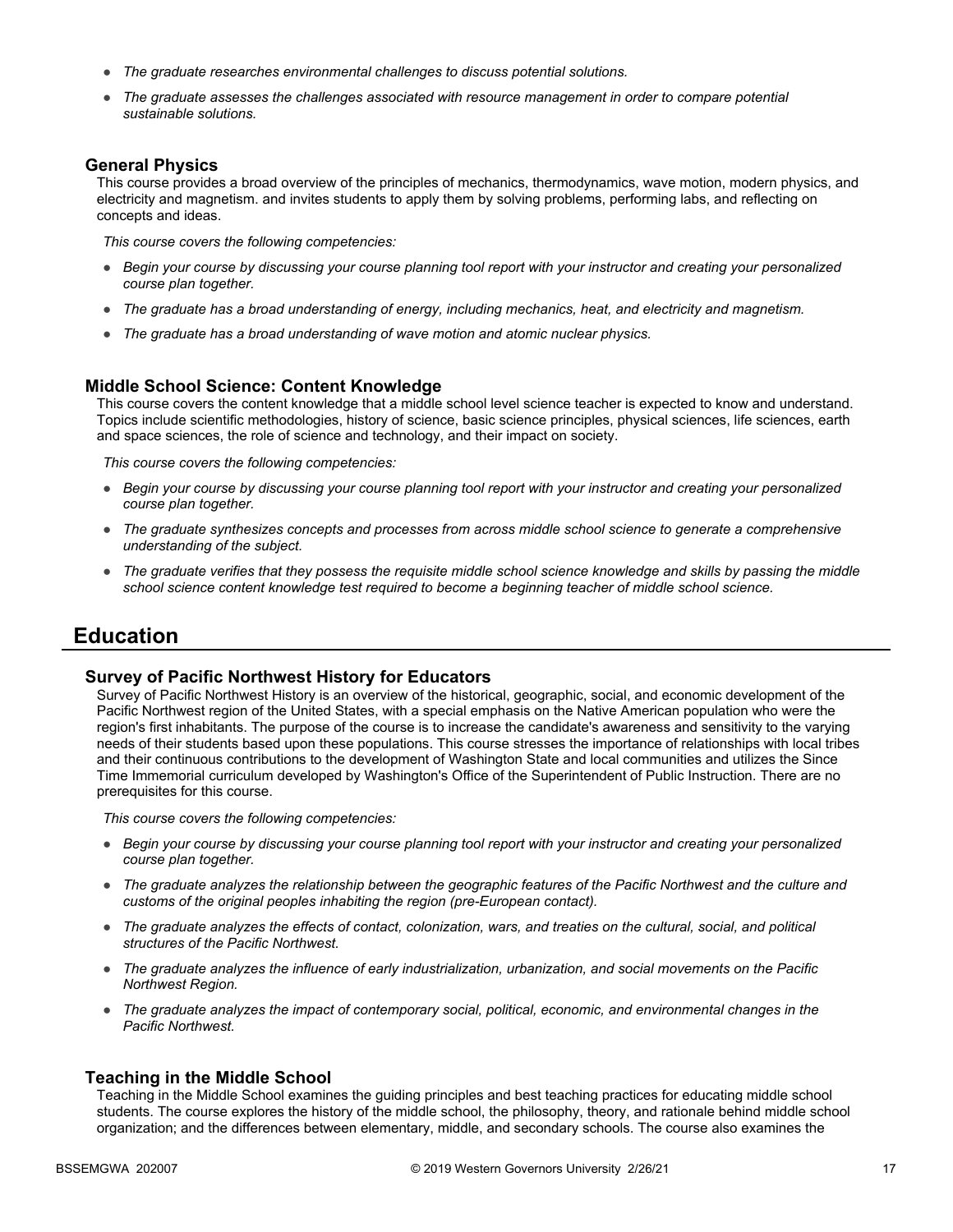unique needs of middle school students and teaching methods used to meet the needs of these learners. This course has no prerequisites.

*This course covers the following competencies:*

- *Begin your course by discussing your course planning tool report with your instructor and creating your personalized course plan together.*
- *The graduate examines the evolution of school structures, theory, and educational philosophy to understand how the middle school environment is different from the elementary, junior high, and high school environments.*
- *The graduate evaluates various models of middle school organization to determine how each meets the developmental needs of early adolescents.*
- *The graduate analyzes supportive age-appropriate best teaching practices that move middle school students toward independence and prepare them to be successful lifelong learners.*

### **Chemistry Content**

#### **Chemistry with Lab**

Chemistry with Lab for undergraduates provides students seeking initial teacher licensure in middle grades science or secondary physics, biological science, or earth science with an introduction to the field of chemistry, the branch of science that studies the composition, structure, properties, and behavior of matter. Designed for those not majoring in chemistry education, this course highlights how the topics covered can be applied within various branches of science. This course provides students with opportunities to examine the electronic structure of atoms, study periodic trends, name chemical compounds, write chemical formulas, determine the structure of molecules, balance chemical reactions, and discover the changing states of matter. Laboratory experiences facilitate the study of matter and the application of laboratory safety and maintenance procedures. Concepts in Science for undergraduates is a prerequisite for this course.

*This course covers the following competencies:*

- *Begin your course by discussing your course planning tool report with your instructor and creating your personalized course plan together.*
- The graduate explains how chemistry is applied within other sciences to understand its relevance within the physical *and natural world.*
- *The graduate conducts safe and effective investigations to test hypotheses and draw conclusions.*
- *The graduate determines the electronic structure of atoms and periodic trends to compare the properties of various substances.*
- *The graduate names basic compounds, using the periodic table and IUPAC rules, to identify their composition.*
- *The graduate explains how chemical bonds and electron orientation impact the structures and behavior of molecules to understand the composition of matter.*
- *The graduate balances chemical equations to follow the Law of Conservation of Matter.*
- *The graduate determines quantities of heat released or absorbed during chemical reactions to examine relationships between heat and other forms of energy.*
- *The graduate explains how matter changes from one state to another to determine the causes and effects of such transformations.*

### **Biology Content**

#### **Heredity and Genetics**

Heredity and Genetics is an introductory course for undergraduate students seeking initial licensure or endorsement in secondary or middle grade science education. This course addresses the basic principles of heredity and the function of molecular genetics. Topics include Mendelian and non-Mendelian inheritance and population genetics. This course has no prerequisites.

- *Begin your course by discussing your course planning tool report with your instructor and creating your personalized course plan together.*
- *The graduate researches the biological basis of inheritance to analyze patterns of heredity.*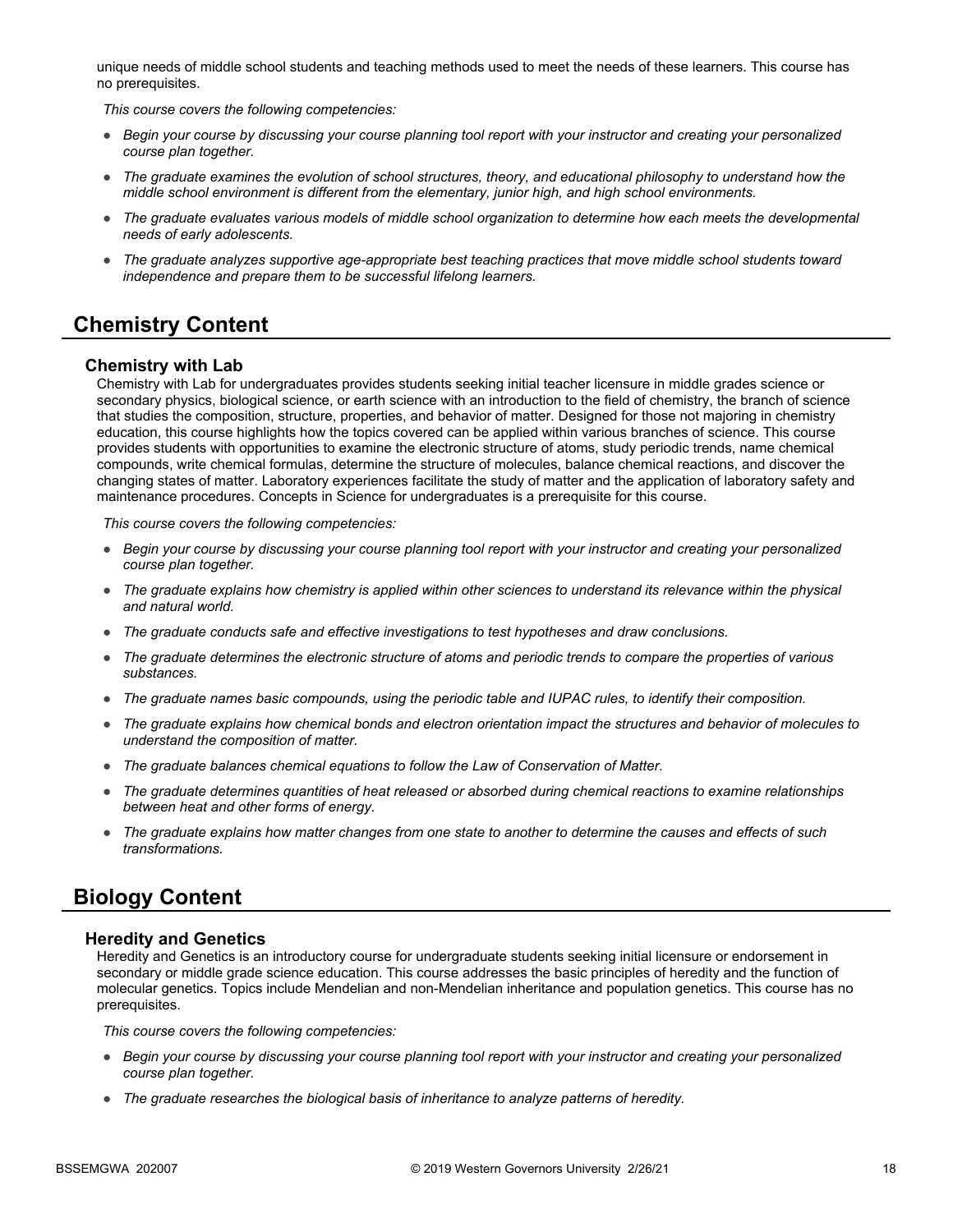- *The graduate researches applications of molecular genetics to analyze chromosomal disorders and mutations.*
- *The graduate examines the structure and expression of genes to explain resulting phenotypes.*
- *The graduate applies the principles of population genetics to determine characteristics of a population.*

### **Geosciences Content**

#### **Astronomy**

Astronomy provides undergraduate students seeking initial licensure or endorsement in secondary or middle grade science education with essential knowledge of astronomy. It explores Western history and basic physics of astronomy, phases of the moon and seasons, composition and properties of solar system bodies, stellar evolution and remnants, properties and scale of objects and distances within the universe, and introductory cosmology. General Physics is a prerequisite for this course.

*This course covers the following competencies:*

- *Begin your course by discussing your course planning tool report with your instructor and creating your personalized course plan together.*
- *The graduate traces Western history of astronomy to place key concepts and famous scientists in cultural context.*
- *The graduate applies tools and techniques necessary to study astronomical objects and events.*
- *The graduate evaluates composition and structure of our solar system to describe Earth's place and evolution.*
- *The graduate discusses classification and life cycle of stars, such as our sun and its fate, to explain the diversity of celestial objects, including stellar remnants.*
- *The graduate critiques the structure, composition, and classification of the Milky Way and other galaxies as well as concepts of cosmology and the Doppler effect of light to explain the physical evolution of the universe.*

#### **Earth: Inside and Out**

Earth: Inside and Out explores the ways in which our dynamic planet evolved and the processes and systems that continue to shape it. Though the geologic record is incredibly ancient, it has only been studied intensely since the end of the nineteenth century. Since then, research in fields such as geologic time, plate tectonics, climate change, exploration of the deep seafloor, and the inner earth have vastly increased our understanding of geological processes. There are no prerequisites for this course.

*This course covers the following competencies:*

- *Begin your course by discussing your course planning tool report with your instructor and creating your personalized course plan together.*
- *The graduate evaluates how past and current science is applied to the study and dating of rocks to observe and describe geologic features.*
- *The graduate evaluates what rocks tell us about the composition of the early atmosphere to explain the interconnectedness of the Earth's systems.*
- *The graduate evaluates the interaction of the atmosphere, ocean, and other Earth systems to discuss the effect of human activities on climate.*
- *The graduate examines how computer modeling is used to describe and study mantle convection in order to evaluate convection models.*
- *The graduate hypothesizes how discoveries of life supported by energy from the earth will influence scientific exploration in order to predict future directions of scientific research.*

### **Science Education**

#### **Science, Technology, and Society**

Science, Technology, and Society explores the ways in which science influences and is influenced by society and technology. Science is a humanistic and social endeavor and serves the needs of ever-changing societies by providing methods for observing, questioning, discovering, and communicating information about the physical and natural world. This course prepares educators to explain the nature and history of science, the various applications of science, and the scientific and engineering processes used to conduct investigations, make decisions, and solve problems. There are no prerequisites for this course.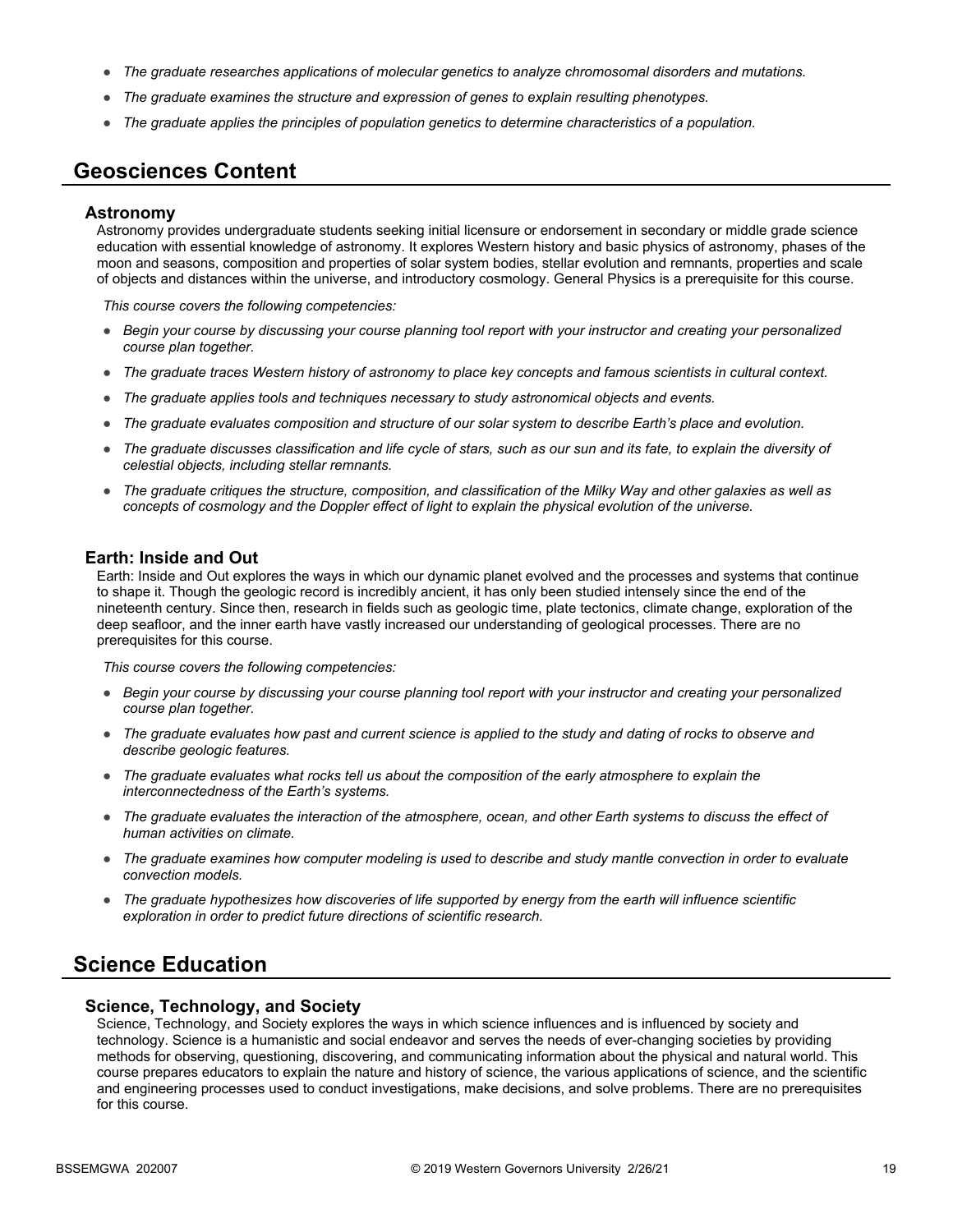*This course covers the following competencies:*

- *Begin your course by discussing your course planning tool report with your instructor and creating your personalized course plan together.*
- *The graduate analyzes the relationships among themes that appear across multiple scientific ideas.*
- *The graduate analyzes the nature of science, including how science distinguishes itself from other ways of knowing.*
- *The graduate analyzes the historical development of science, including how scientific knowledge evolves.*
- *The graduate analyzes the various ways in which science, technology, and society are interrelated.*
- *The graduate analyzes socially relevant scientific issues to make informed decisions based on data and context.*
- *The graduate analyzes the principles, processes, and assumptions of investigations in science to engage students in the nature of inquiry.*
- *The graduate uses technology tools and mathematics to improve investigations and the communication of results.*
- *The graduate formulates testable hypotheses for scientific investigations.*
- *The graduate conducts investigations in science to solve open-ended problems using appropriate scientific methods.*

### **Science Methods—Middle Grades General Science**

Science Methods—Middle Grades General Science provides an introduction to teaching methods specific to science for undergraduate students seeking initial licensure or endorsement in Middle School Science. Course content focuses on the design and teaching of standards-based lessons using the three dimensions of science (science and engineering practices, crosscutting concepts, and disciplinary core ideas) and the appropriate integration of technology into those lessons. Students in this course work within their content areas to evaluate, enhance, and plan appropriate science instruction. This course includes laboratory safety training and certification, which includes safe laboratory practices and procedures for science classrooms and the proper use of personal protective equipment. A prerequisite for this course is Instructional Planning and Presentation.

*This course covers the following competencies:*

- *Begin your course by discussing your course planning tool report with your instructor and creating your personalized course plan together.*
- *The graduate analyzes connections among the three dimensions of science instruction—disciplinary core ideas, crosscutting concepts, and science and engineering practices—to prepare and plan for instruction.*
- *The graduate integrates technology into science activities to support student engagement and content mastery.*
- *The graduate develops assessment strategies that measure three-dimensional science learning to determine the effectiveness of teaching and learning experiences.*
- *The graduate develops lessons that integrate the three dimensions of science with applicable technologies to connect scientific concepts and phenomena.*
- *The graduate develops plans for the use, storage, and maintenance of science materials and protective equipment and for the care of living organisms to comply with district, state, and federal safety, ethical, and legal standards for science teachers.*
- *The graduate establishes an emergency response plan to prepare for potential emergency situations in the science learning environment.*

### **Pedagogy**

### **Secondary Reading Instruction and Interventions**

Secondary Reading Instruction and Interventions explores the comprehensive, student-centered response to intervention (RTI) model used to identify and address the needs of learners in middle school and high school who struggle with reading comprehension and/or information retention. Course content provides educators with effective strategies designed to scaffold instruction and help learners develop increased skill in the following areas: reading, vocabulary, text structures and genres, and logical reasoning related to the academic disciplines. This course is designed to be taken after successful completion of the Introduction to Curriculum, Instruction, and Assessment course OR Introduction to Instructional Planning and Presentation AND Instructional Planning and Presentation in Special Education.

*This course covers the following competencies:*

● *Begin your course by discussing your course planning tool report with your instructor and creating your personalized*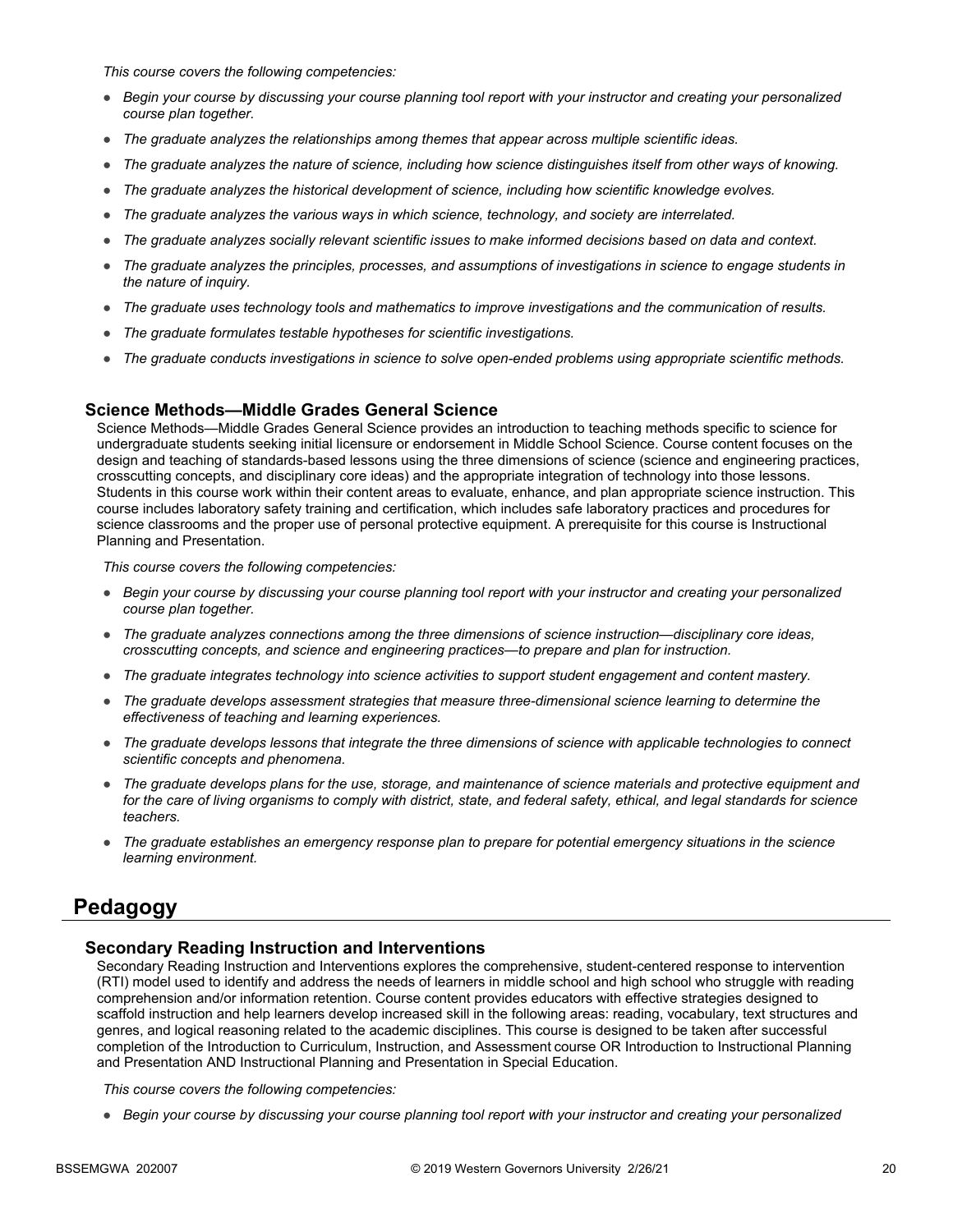*course plan together.*

- *The graduate explains how the Response to Intervention (RTI) approach identifies, monitors, and differentiates instruction to ensure that struggling readers obtain the appropriate support and interventions to improve academic progress.*
- *The graduate develops effective vocabulary instruction to enhance students' reading comprehension in the content areas.*
- *The graduate integrates knowledge of effective comprehension strategies to help students monitor and improve their own comprehension when reading.*
- *The graduate integrates reading strategies that scaffold instruction for students when reading increasingly complex texts.*
- *The graduate integrates reading assessments to make informed instructional and placement decisions.*

### **Secondary Disciplinary Literacy**

Secondary Disciplinary Literacy examines teaching strategies designed to help learners in middle and high school improve upon the literacy skills required to read, write, and think critically while engaging content in different academic disciplines. Themes include exploring how language structures, text features, vocabulary, and context influence reading comprehension across the curriculum. The course highlights strategies and tools designed to help teachers assess the reading comprehension and writing proficiency of learners and provides strategies to support students' reading and writing success in all curriculum areas. This course has no prerequisites.

*This course covers the following competencies:*

- *Begin your course by discussing your course planning tool report with your instructor and creating your personalized course plan together.*
- *The graduate distinguishes between the basic strategies used to facilitate comprehension in the content areas and the specialized reading practices needed to comprehend text in a specific discipline.*
- *The graduate integrates discipline-specific literacy instruction to help students understand the text structures, vocabulary, and language knowledge required for specific disciplines.*
- *The graduate plans writing activities that promote understanding of discipline-specific content through the organization, analysis, and synthesis of ideas.*
- *The graduate creates authentic learning tasks and activities that provide students with opportunities to demonstrate discipline specific understandings.*
- *The graduate integrates instructional strategies and materials in disciplinary literacy practices to enhance student understanding within the disciplines.*

### **Field Experience**

#### **Preclinical Experiences in Science**

Preclinical Experiences in Science provides students the opportunity to observe and participate in a wide range of inclassroom teaching experiences in order to develop the skills and confidence necessary to be an effective teacher. Students will reflect on and document the 75 hours of in-classroom observation and experience in their performance assessments. Prior to entering the classroom for the observations, students will be required to meet several requirements including a cleared background check, passing scores on the state or WGU required basic skills exam and a completed resume.

- *The graduate develops a classroom management plan that integrates best practices for engagement and motivation.*
- The graduate evaluates the theoretical and practical implications of various content knowledge applications, tools of *inquiry, instructional strategies, models and trends in the context of classrooms and schools.*
- *The graduate collaborates with a mentor teacher in the planning and delivery of instruction in a classroom setting.*
- *The graduate evaluates the theoretical and practical implications of various strategies that are intended to support the use of academic language, metacognition, and communication in classroom contexts.*
- *The graduate evaluates the theoretical and practical applications of various assessment practices as they relate to student learning and instructional design.*
- *The graduate evaluates various applications of technological integration in support of learning for all students.*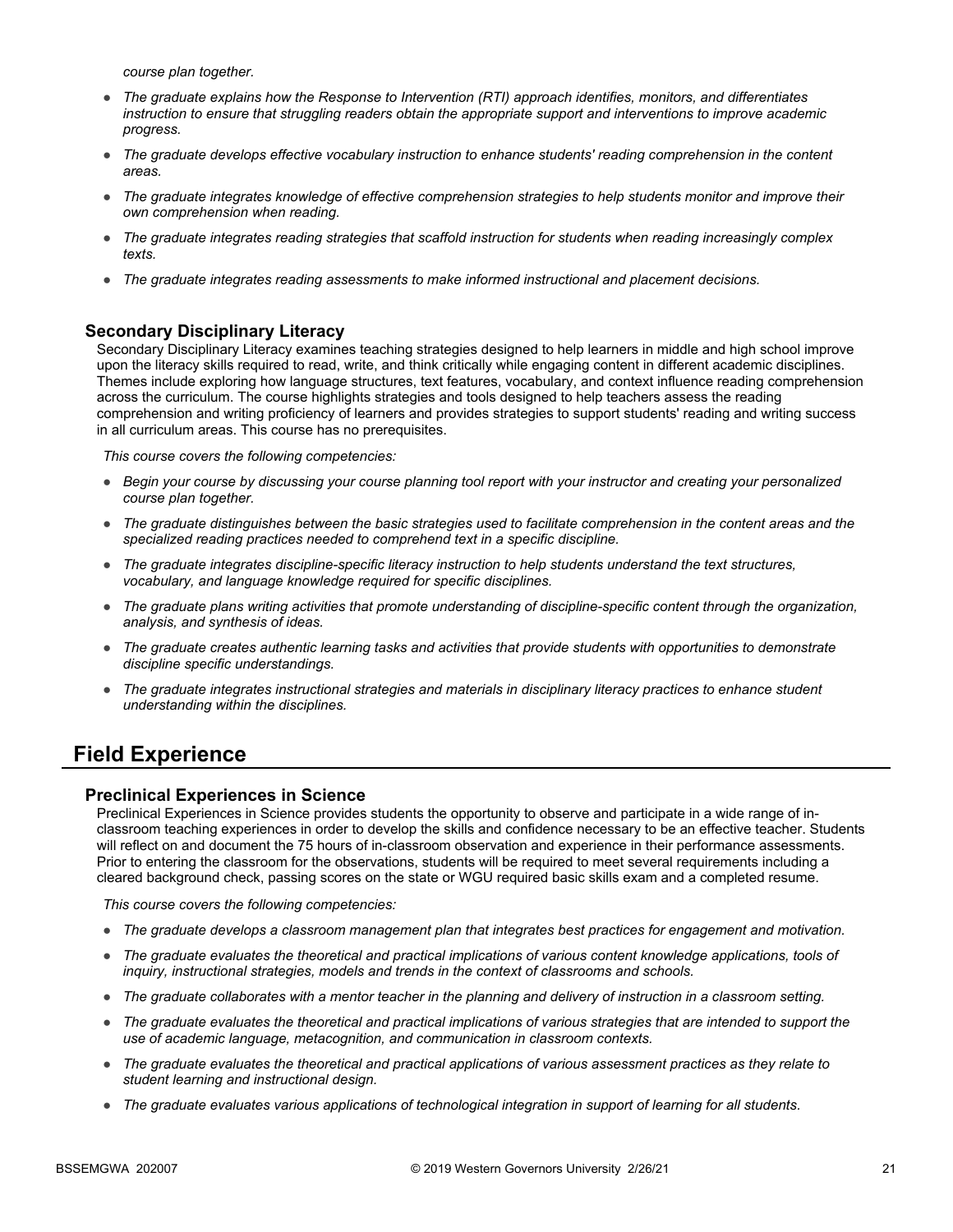- *The graduate evaluates the theoretical, legal, ethical, and practical applications of teaching students with exceptional learning needs.*
- *The graduate evaluates educational observations and experiences connected to professional practices to support the development of appropriate teaching dispositions and a personal teaching philosophy.*

## **Demonstration Teaching**

### **Supervised Demonstration Teaching in Science, Observations 1 and 2**

Supervised Demonstration Teaching in Science involves a series of classroom performance observations by the host teacher and clinical supervisor that develop comprehensive performance data about the teacher candidate's skills.

#### **Supervised Demonstration Teaching in Science, Observation 3 and Midterm**

Supervised Demonstration Teaching in Science involves a series of classroom performance observations by the host teacher and clinical supervisor that develop comprehensive performance data about the teacher candidate's skills.

#### **Supervised Demonstration Teaching in Science, Observations 4 and 5**

Supervised Demonstration Teaching in Science involves a series of classroom performance observations by the host teacher and clinical supervisor that develop comprehensive performance data about the teacher candidate's skills.

#### **Supervised Demonstration Teaching in Science, Observation 6 and Final**

Supervised Demonstration Teaching in Science involves a series of classroom performance observations by the host teacher and clinical supervisor that develop comprehensive performance data about the teacher candidate's skills.

#### **Teacher Performance Assessment in Science**

Teacher Performance Assessment in Science is a culmination of the wide variety of skills learned in the Teachers College at WGU. In order to be a competent and independent classroom teacher, students will showcase a collection of content, planning, instructional, and reflective skills in this professional assessment.

*This course covers the following competencies:*

- *The graduate evaluates the teaching context to accommodate student differences to plan for instruction and assessment.*
- *The graduate plans learning environments that support individual learning, collaboration, and positive social interaction.*
- *The graduate plans comprehensive learning segments of instruction and assessment that align with standards and the needs of students.*
- *The graduate applies instructional strategies that promote learning, engage students, and provide differentiated instruction.*
- *The graduate integrates strategies to develop academic language that facilitates effective student participation and engagement in learning.*
- *The graduate utilizes assessment data to profile student learning, communicate information about student progress and achievement, and guide and modify instruction.*
- *The graduate evaluates teaching experiences including the planning and implementing of curriculum and instruction through ongoing reflection.*

### **Professional Portfolio**

Professional Portfolio requires candidates to create an online teaching portfolio that demonstrates professional beliefs, growth, and effective teaching practices from the Demonstration Teaching experience. The portfolio includes reflective essays (educational beliefs, professional growth, and collaboration with stakeholders) and professional artifacts (resume and artifacts with commentary on academic language, systems of student support, education technology, and professional communication with families) developed and acquired during Demonstration Teaching.

*This course covers the following competencies:*

● *The graduate recommends improvements for instruction and professional practice through personal reflection.*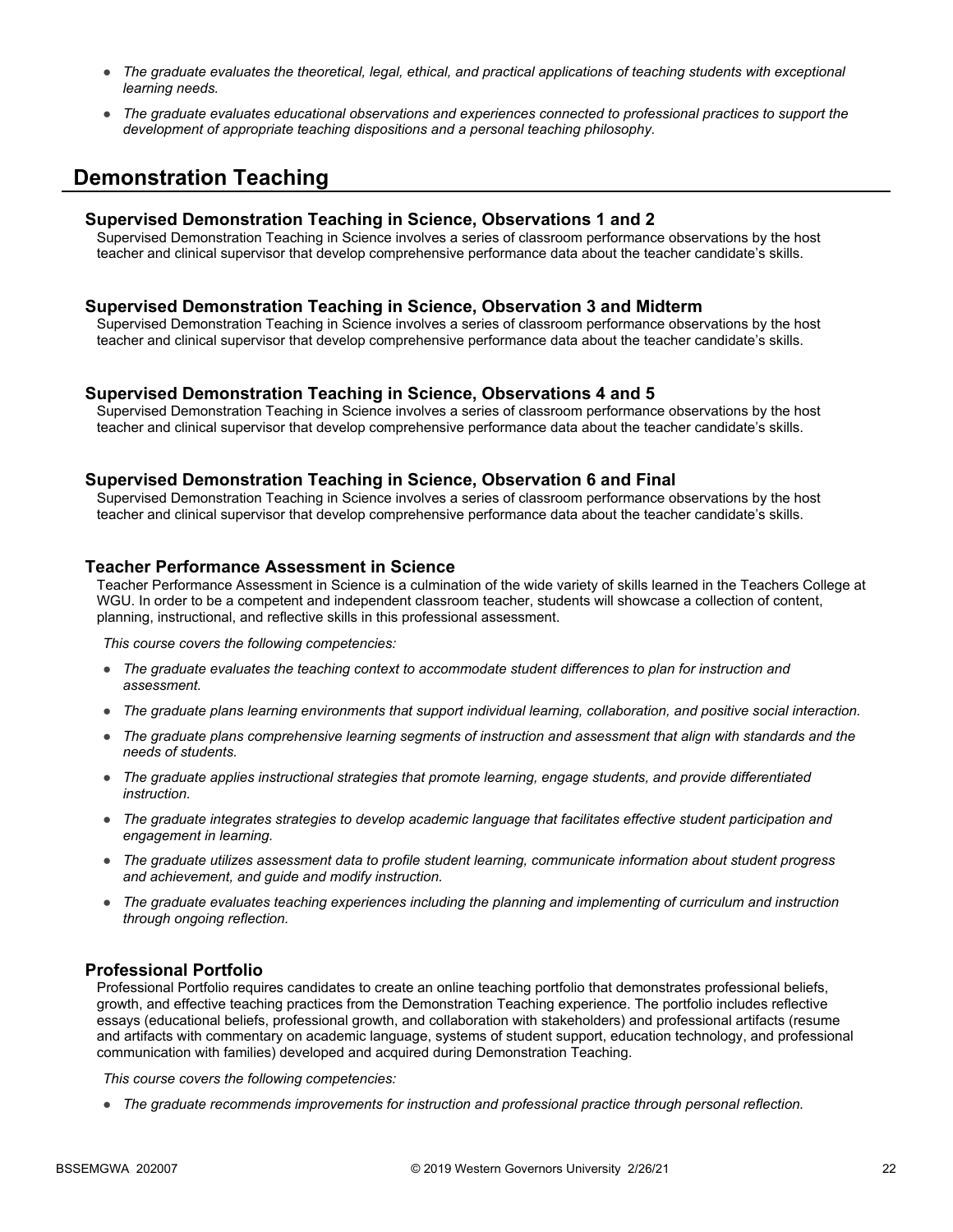- *The graduate integrates technology into classroom learning experiences to enhance student learning and monitor academic progress.*
- *The graduate demonstrates ethical responsibilities and appropriate teaching dispositions, including those outlined in the Western Governors University Teachers College Code of Ethics.*
- *The graduate recommends strategies that support the development of academic language for all students.*
- *The graduate integrates a variety of strategies and resources to differentiate instruction and meet the needs of diverse learners.*
- *The graduate develops appropriate plans for professional growth in subject matter knowledge and pedagogical skills, including habits and skills of continual inquiry and learning.*

### **Cohort Seminar**

Cohort Seminar provides mentoring and supports teacher candidates during their demonstration teaching period by providing weekly collaboration and instruction related to the demonstration teaching experience. It facilitates their demonstration of competence in becoming reflective practitioners, adhering to ethical standards, practicing inclusion in a diverse classroom, exploring community resources, building collegial and collaborative relationships with teachers, and considering leadership and supervisory skills.

- *The graduate demonstrates the ability to positively impact student learning through work samples, student artifacts, assessment results, and reflection.*
- *The graduate recommends improvements for instruction and professional practice through personal reflection.*
- *The graduate demonstrates ethical responsibilities and appropriate teaching dispositions, including those outlined in the Western Governors University Teachers College Code of Ethics.*
- *The graduate recommends strategies for effectively collaborating with colleagues, parents, and community professionals to support student development, learning, and well being.*
- *The graduate selects community resources that support students' non-instructional needs in and out of the classroom.*
- *The graduate recommends strategies that support the development of academic language for all students.*
- *The graduate integrates a variety of strategies and resources to differentiate instruction and meet the needs of diverse learners.*
- *The graduate recommends effective strategies to maintain high levels of student engagement.*
- *The graduate recommends best practices for classroom management, effective transitions, and pacing to maximize instructional time.*
- *The graduate develops appropriate plans for professional growth in subject matter knowledge and pedagogical skills, including habits and skills of continual inquiry and learning.*